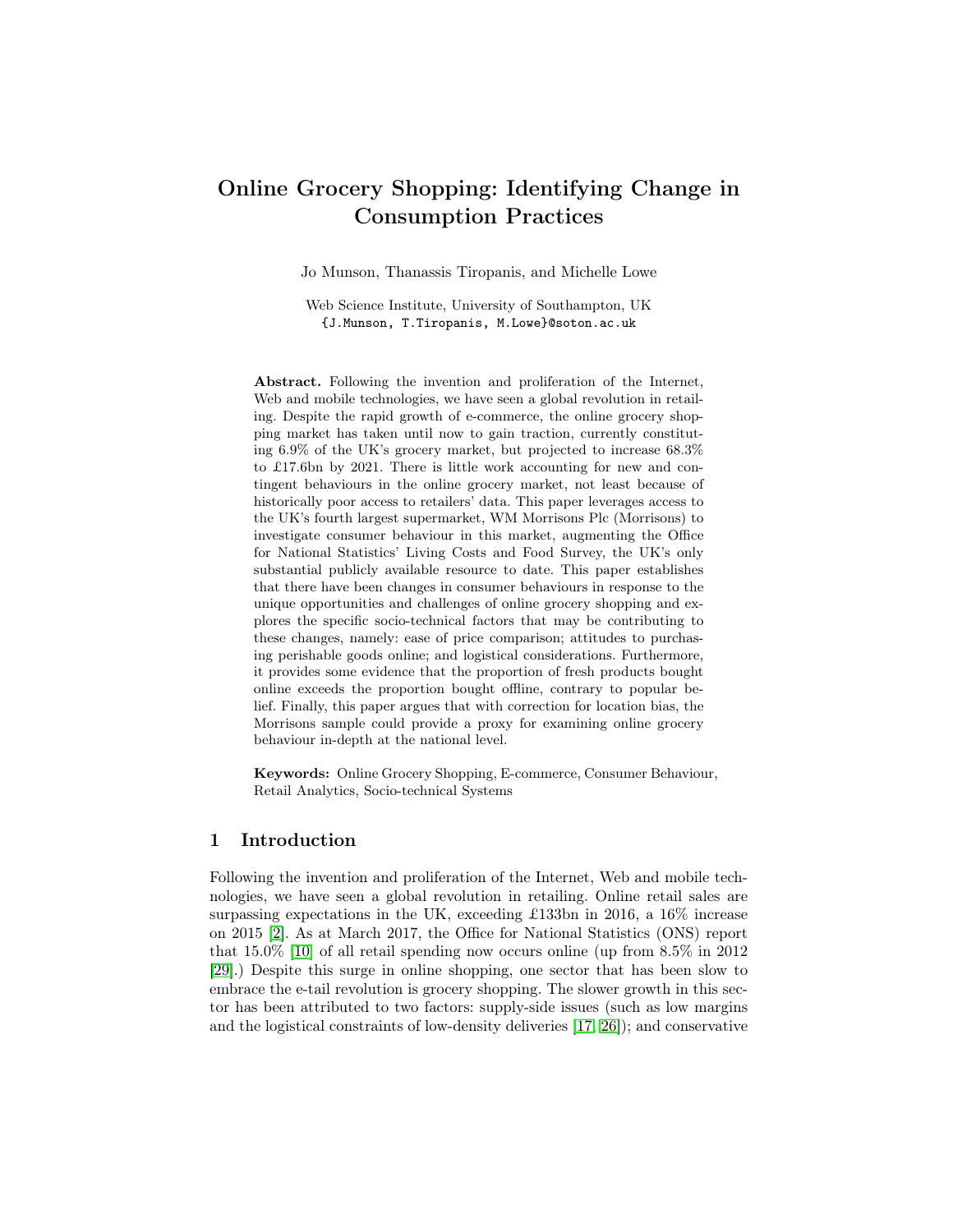demand. Low demand is often attributed primarily to consumers' desire to pick their own perishable goods such as fresh fruit, vegetables and meat [\[19,](#page-18-2) [38\]](#page-19-2). Despite significantly slower market penetration, the UK is one of the few countries that has established a growing online grocery market, currently worth  $c.f.10.5$ bn p.a. [\[16\]](#page-18-3). Online food shopping in Great Britain currently constitutes 6.9% of the UK's grocery market [\[43\]](#page-19-3) and IGD predict the value of the UK's online grocery market will increase 68.3% to £17.6bn by 2021 [\[16\]](#page-18-3). Tesco claim to have made profits of £127m from online grocery sales in 2013 [\[27\]](#page-19-4), whilst Pure-play retailer Ocado posted profits of £14.5m over 2016 [\[5\]](#page-18-4).

With growth now well established in the UK's online grocery market, it is a poignant time to investigate whether their have been changes in grocery consumption behaviour in the new online context. As in other e-tail sectors, a number of market analysts have argued that there is a huge opportunity in online grocery shopping to gain insight into consumer behaviour via "Big Data" accumulated by online consumption [\[22,](#page-18-5) [28\]](#page-19-5). Despite this, there is little work accounting for new and contingent behaviours, not least because of historically poor access to retailers' data. Understanding behavioural change entails gamechanging potential for retailers, particularly in a low-margin industry such as the UK grocery market. The opportunities afforded by increased insight are numerous with respect to customer retention, complementary service provision, online and physical store planning, better lifetime value prediction, personalisation and brand reputation. The usefulness of understanding online grocery consumption is not limited to retailers however. Governments and town planners can benefit from understanding movement flows and practices in order to plan services more effectively. Technology designers can benefit from understanding technology use, especially in the interpretive flexibility of technologies. From an academic perspective, insights into consumer movements, habits and shopping practices contribute to the broader thesis of understanding socio-technical systems, social change and consumption behaviour.

To date, the most comprehensive publicly available data covering online grocery shopping in the UK is published by ONS in their annual Living Costs and Food Survey (LCF), the latest of which separates online grocery shopping from supermarket and other food outlet shopping [\[4\]](#page-18-6). Whilst the LCF provides a valuable starting point for uncovering changes in grocery consumption behaviour, its scope is limited to spending by food category for a sample of c.4,000 households. The LCF does not collect and collate information about use of mobile devices, how users interact with online stores or where and when they do their grocery shopping. The authors of this paper have been granted access to a large and high quality dataset of real online grocery transactions via the Google Analytics account of WM Morrisons Plc (Morrisons). Google Analytics allows analysis of consumer activities at the level of the individual and facilitates analysis of the place, device, timing and browsing behaviour of customers.

Morrisons does not currently deliver nationally and the customer base is significantly overrepresented in the North West and Yorkshire and the Humber regions relative to the general population. As a corrective to the potential bias in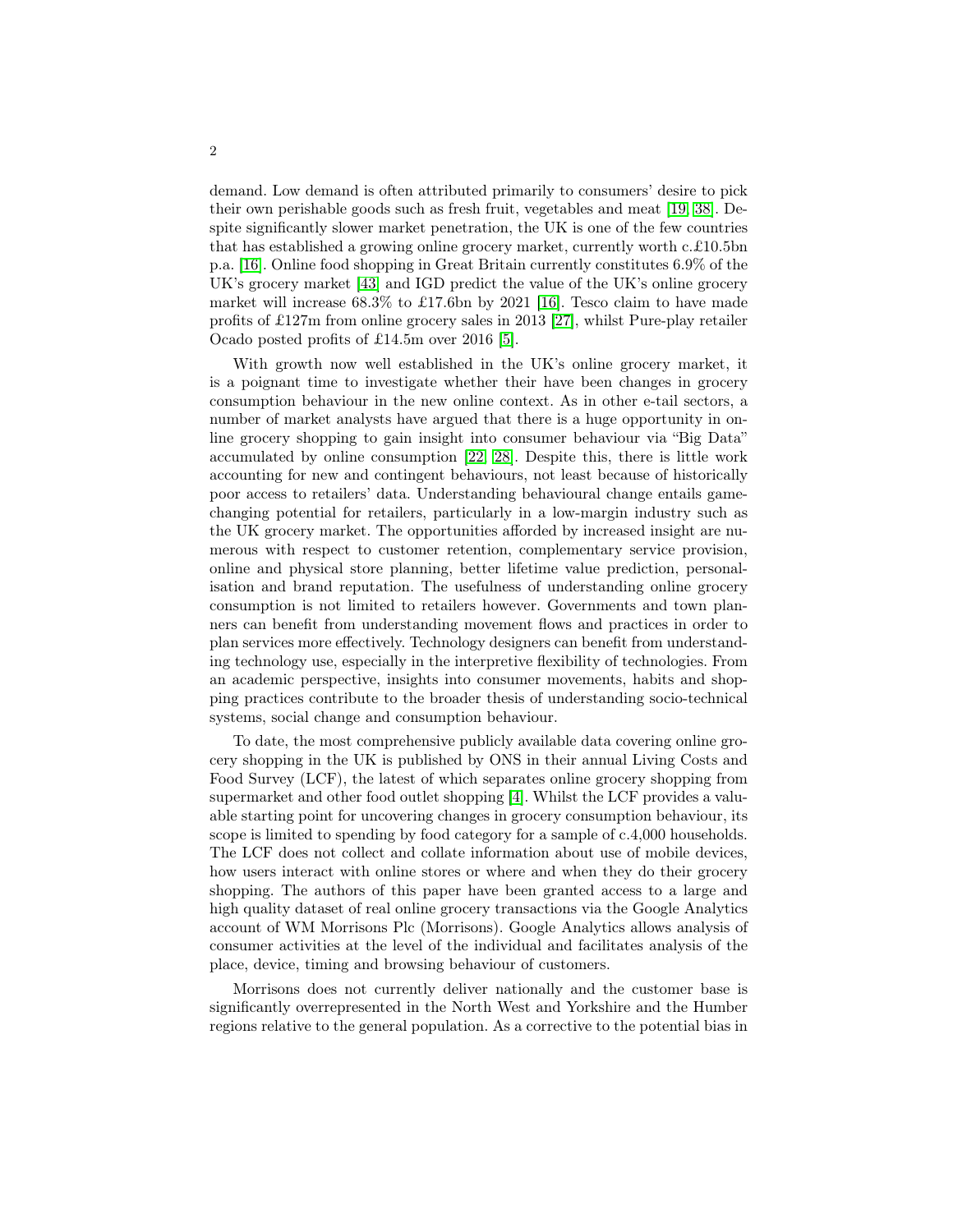the sample we re-weight findings using population averages and show that there is significant potential to use the Morrisons sample to explore online grocery consumption at the national level. This paper establishes that that there have been changes in consumer behaviours in response to the unique opportunities and challenges of online grocery shopping and explores the specific socio-technical factors that may be contributing to these changes.

## 1.1 Aims of the Study

This paper provides an initial assessment of the potential to use the Morrisons dataset for exploring national level online grocery behaviour and examines in detail the features of online grocery that are thought to constrain or change behaviour - customer reticence buying perishable and tangible food stuffs; the ability to compare prices with Web search; and the perceived tendency for consumers to revert to "favourites" or previous orders. Specifically, this paper addresses the following questions:

- Is the Morrisons sample representative of online grocery shopping at the National Level?
- Are there differences in consumption behaviour between online and offline grocery shopping in the UK?
- Are online grocery shoppers price sensitive?
- Are online grocery baskets stable?

The next section of this paper gives a brief overview of relevant grocery and e-commerce research and identifies gaps in the literature motivating this work.

## 2 Background

## 2.1 Online Grocery Shopping - Adoption, Retention and Motivation

Attracting and retaining customers has always been of primary concern to retailers and with some estimating that a 5% increase in customer retention can lead to profit increases of nearly 100%, it is easy to see why [\[33\]](#page-19-6). Rafiq et al [\[32\]](#page-19-7) found that offline interaction with the brand and "word of mouth" recommendation online were the most important predictors of choosing and continuing to use the services of an online retailer. Rafiq et al [\[32\]](#page-19-7) also found that market leader Tesco's success in gaining customers from other retailers was an exemplification of the 'double jeopardy effect', i.e. that those with lower market share also suffered lower brand loyalty. This effect was also shown to be true for individual products in Danaher et al's study of grocery shoppers in New Zealand [\[8\]](#page-18-7).

HCI, psychology and market research analysis of online consumption has centred largely on brand-impervious motivations for technology adoption. Hansen [\[14\]](#page-18-8) postulates that OGS is a 'discontinuous innovation' requiring a significant shift in behaviour and thus a more drawn-out adoption period. Hand et al found that being adept internet users was not sufficient to assume a propensity to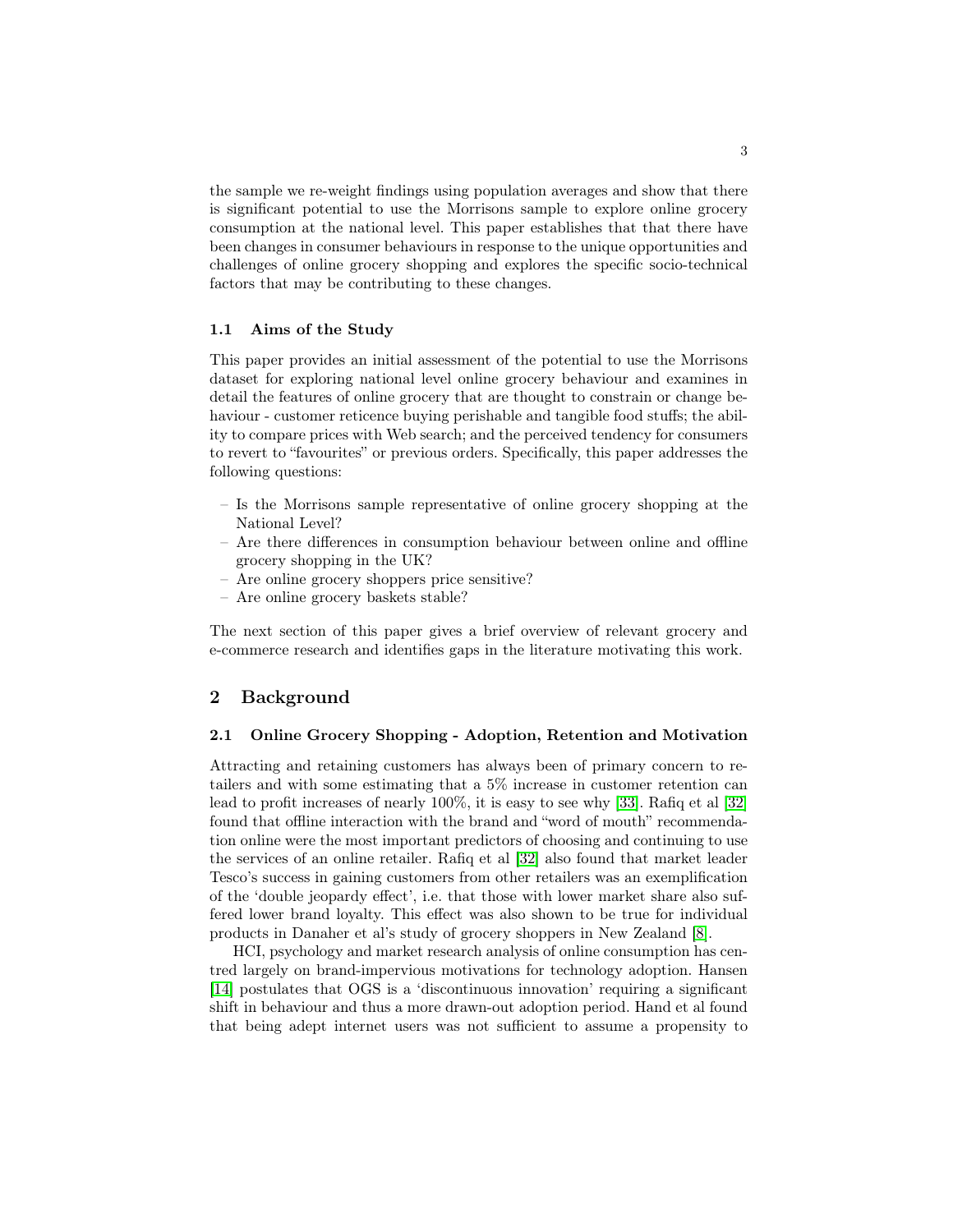engage with online shopping and that when online shopping was adopted, it did not usually entail the discontinuation of offline shopping [\[13\]](#page-18-9). Several studies have employed various incarnations of the Technology Acceptance Model (TAM). In one such study, Evanschitzky et al [\[12\]](#page-18-10) recognised the importance of context in the adoption of technologies. They identified the 'human-to-human' consumer-retailer interaction as having been replaced with 'human-to-computer' interaction as a key differentiator between offline and online customer satisfaction. They reported a moderately good fit with Szymanski and Heise's results concluding that some drivers of E-satisfaction may be context invariant [\[12,](#page-18-10) [37\]](#page-19-8). TAM studies tend to be deployed in experimental settings and often involve the "simulation" or "intention" to adopt a technology or behaviour, but do not assess the uptake or continued use of the technology. This is justified on the assumption of an 'Intention-Behaviour' link, i.e. the assumption that a customer's reported intentions are played out in their subsequent actions. Bagozzi describes the link as 'probably the most uncritically accepted assumption in social science research' [\[1\]](#page-17-1). Bagozzi goes on to criticise TAM for its simplistic model of human action, which fails to recognise that engagement with a given technology or service is rarely a"terminal goal" in itself for the consumer. Instead, he suggests that intentions and goals are continuously negotiated as users look to overcome obstacles, resist temptations and maintain willpower to achieve evolving goals [\[1\]](#page-17-1).

Whilst these studies provide a good exploratory starting point for understanding consumption behaviour, they have rarely been verified or explored in combination with real-world online transaction data. This study uses an extensive corpus of real-world data to assess whether there are differences in consumption behaviour between online and offline grocery shopping in the UK.

#### 2.2 Mobile Technologies and Online Grocery Shopping

As we move into an era where technological interfaces form the basis of many of our social and commercial activities, consumer behaviour has acquired a further layer of complexity [\[18\]](#page-18-11). Increased reliance on the Web presents potentially transformative effects in terms of our individual relationships with food, shopping and roles within the household; but also raises questions about the design and effects of the interfaces themselves. Mobile technologies not only pervade our homes, but also move with us, facilitating a relocation of (grocery) consumption from the physical store to "potentially anywhere". Crewe and Lowe [\[7\]](#page-18-12) discussed spatial heterogeneity in terms of 'micro-geographies of consumption' [\[7\]](#page-18-12) where they argued that retailers create highly individual consumption spaces, quite apart from the perceived globalisation effect [\[34\]](#page-19-9). The implications of consumption that happens "anywhere" entails that consumption depends not only on the virtual space that is the Web interface, but also on the diverse array of physical spaces in which the consumption takes place. In focus group discussions with online shoppers, Michaud Trevinal and Stenger [\[23\]](#page-18-13) found that many respondents enjoyed the affordances of being in a familiar, relaxing environment with the capacity to move between tasks, or research items on different websites when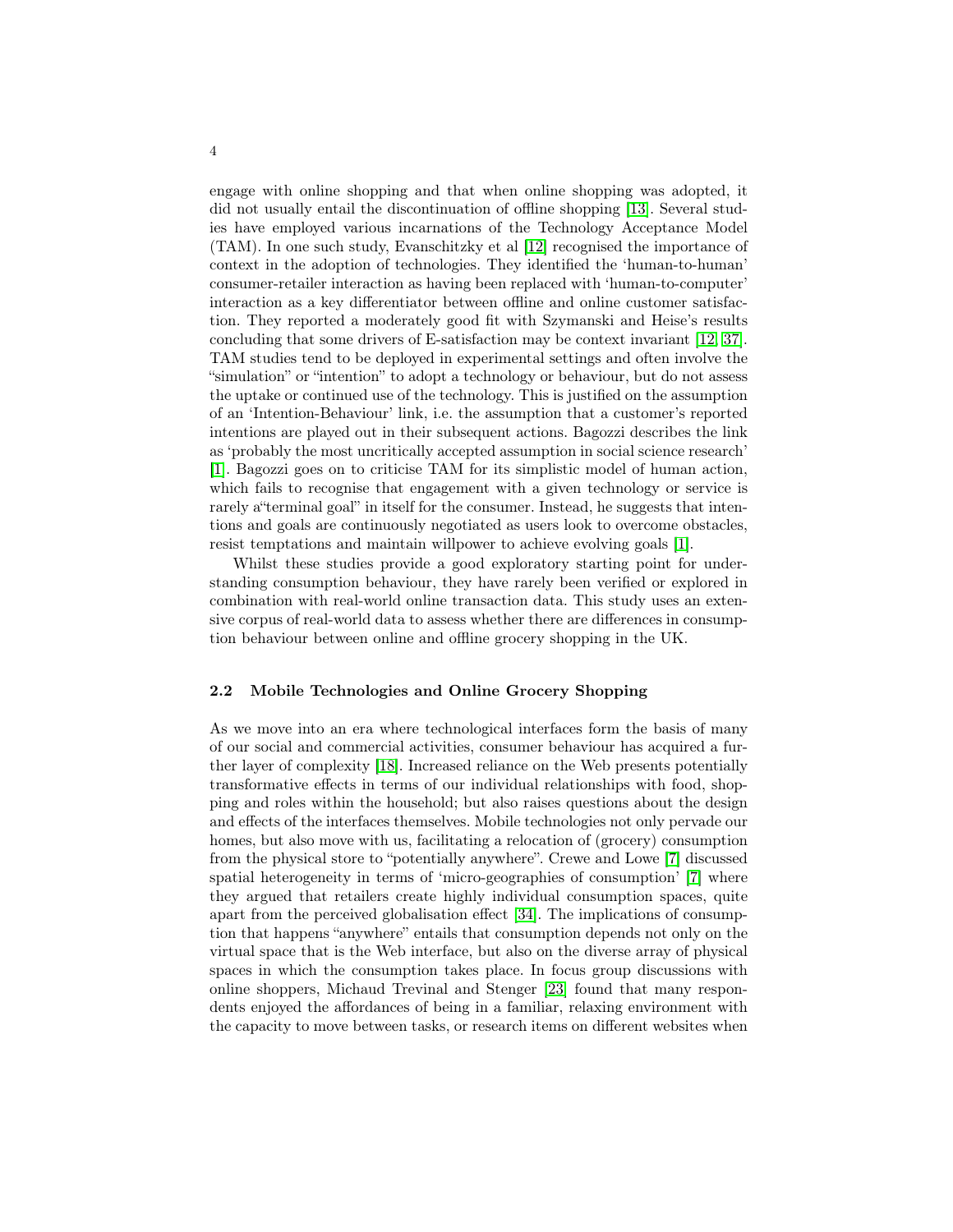shopping online. The appeal of this ability to "multi-task" was echoed by respondents in Robinson et al's study [\[35\]](#page-19-10). Robinson et al [\[35\]](#page-19-10) conducted focus groups with 32 online grocery shoppers and found that respondents rarely purported to having a regular time or place for shopping, 'sometimes from home, sometimes from work, other times in the middle of the night.' [\[35\]](#page-19-10)

Maity and Dass [\[20\]](#page-18-14) found that the channel of consumption affected decision making and propensity to buy. Respondents preferred shopping in-store to on mobile devices, which the authors attributed to mobile phones' low 'media richness'. The convenience of e-commerce (via a desktop/laptop device) surpassed its relatively lower media richness compared to in-store, rendering it the most popular channel. Wang et al's study of M-shopping indicated a tendency to opt for branded or "known" products due to the constraints of the small screen size making it harder to research and evaluate new items [\[42\]](#page-19-11). Briesch et al's [\[3\]](#page-17-2) offline study of 11,005 store visits indicated that retailers with more brands increased their probability of a household choosing their store, but that those with fewer SKUs per brand also attracted greater loyalty. Wang et al's 2015 study of c 16,000 consumer activities on a US-based online grocery platform represents the most comprehensive study to date [\[42\]](#page-19-11). The study used real-world data to examine the effect of mobile use on consumption behaviour. They found that consumers using mobile devices for online grocery shopping, 'M-shopping', increase in value over time, ordering more frequently as they become accustomed to the technology and interface. They also suggested that engagement with Mshopping resulted in low income consumers spending more than they did prior to commencing M-shopping. We are not aware of any study of this scale looking at UK audiences.

With notable exceptions [\[3,](#page-17-2) [42\]](#page-19-11) most online grocery shopping research to date has been qualitative in nature or based on self-reporting of behaviour and preferences in small-scale studies. This study redresses this balance by considering the real-world behaviours of hundreds of thousands of consumers and looks specifically to identify whether there are changes in consumption activities in the new online context. Future work will also look at identifying and verifying changes in consumption in the wake of the mobile technologies.

## 2.3 Trust, Price Sensitivity and Thrift

Another common theme emanating from previous studies is the lack of trust associated with purchasing fresh produce online. It has been found that consumers are worried about substitutions, the shelf-life of perishable goods and sub-optimal selection of fresh produce [\[13\]](#page-18-9). As a result, it has been reported that many online grocery shoppers continue to visit physical stores to purchase fresh food items [\[13\]](#page-18-9). However, this finding is not universal. Contrary to retailer's fears that price comparability online would spark intensified price competition, Degeratu et al found that online consumers may not be as price sensitive as the general population. They also reported that brand loyalty was more likely to persist online where there was a paucity of information [\[9\]](#page-18-15). This could have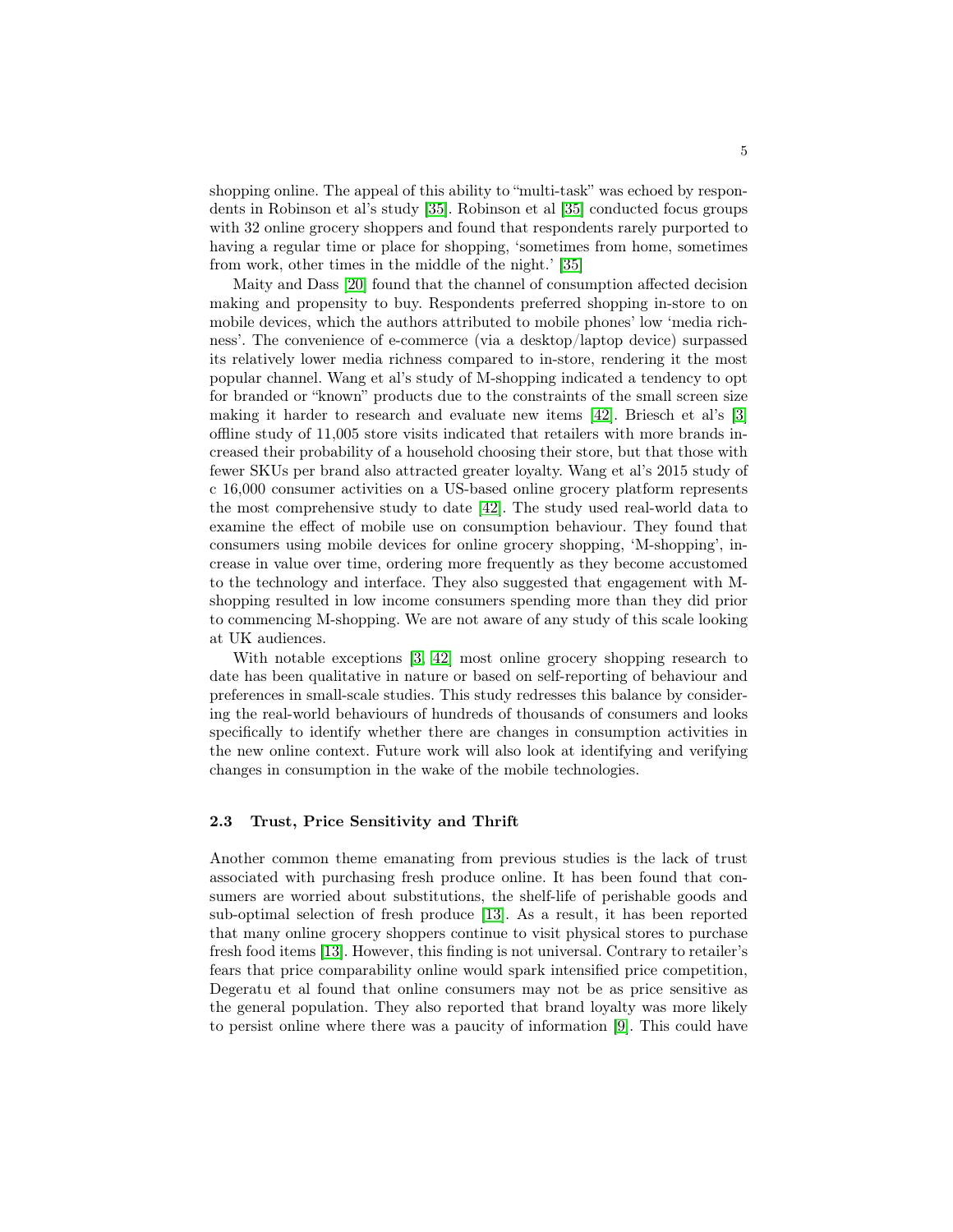implications for all food stuffs, but particularly "fresh", where customers usually rely on sensory perception to evaluate items. This may imply a tendency to opt for branded, pre-packaged fresh goods. This study will add to this debate by comparing online and offline consumption of perishable and nonperishable goods.

Grocery shopping literature has long focussed on consumers' ability exhibit good economic sense, or "thrift". In his 1998 book, Miller claimed, 'That which the shopper does on behalf of the household is governed by thrift, while their individual presence is signified by the treat.' [\[24\]](#page-18-16). If this observation has merit, then one might suppose that the asocial nature of shopping on a personal device might lead to a higher propensity to "treat" oneself. Anecdotal evidence [\[11\]](#page-18-17) suggests that this is not the case - that in fact online grocery shopping is used as a tool for planned, thrifty shopping and that it is the physical convenience stores that are frequented to top up on the treats that one tried to abstain from in the weekly shop. Robinson et al [\[35\]](#page-19-10) also alluded to a potential shift in shopping consumption behaviour associated with showing thrift in the online context. They found that users place orders less regularly to justify the cost of delivery charges, but that baskets may also be correspondingly bigger, as to diminish the marginal cost of delivery. Despite this, Huang and Oppowal found that physical distance from the supermarket was a more important predictor of tendency to shop online than delivery charges [\[15\]](#page-18-18). This was consistent with the findings of Briesch et al [\[3\]](#page-17-2), who found distance to travel has a larger effect on retailer selection than price or product assortment. In the online context however, where distance is removed as a variable among online retailers, price and product variety may play a larger role in choice of retailer.

This study contribute to this discussion in addressing the question, 'Are Online Grocery Shoppers Price Sensitive?'. This will be achieved by looking for evidence of thrifty behaviours and by comparing the average size of online baskets with offline national averages.

#### 2.4 Time Poverty and Basket Stability

Twenty-first century families, particularly "working mothers" are often referred to as 'time poor' Wajcman [\[41\]](#page-19-12) and time is often cited as the primary reason for online shopping. However, time poverty has not been universally reported in studies to date. Whilst Robinson et al [\[35\]](#page-19-10) found that regular shoppers had reduced their shop time to minutes, facilitated by features such as "favourites", Michaud Trevinal and Stenger [\[23\]](#page-18-13) described how users' propensity to multitask meant that online shopping was done over an extended period. Furthermore, Huang and Oppowal found no evidence to support time being a factor of convenience for online over physical shopping [\[15\]](#page-18-18). Rohm and Swaminathan's [\[36\]](#page-19-13) online shopper typology cites four distinct user types and may help account for disparity in findings regarding time ad price sensitivity. Rohm and Swaminathan's "convenience" motivated group were the most likely to engage in online shopping [\[36\]](#page-19-13). Their characteristic attributes included lower requirement for variety (across retailers) and lower sensitivity to receiving products immediately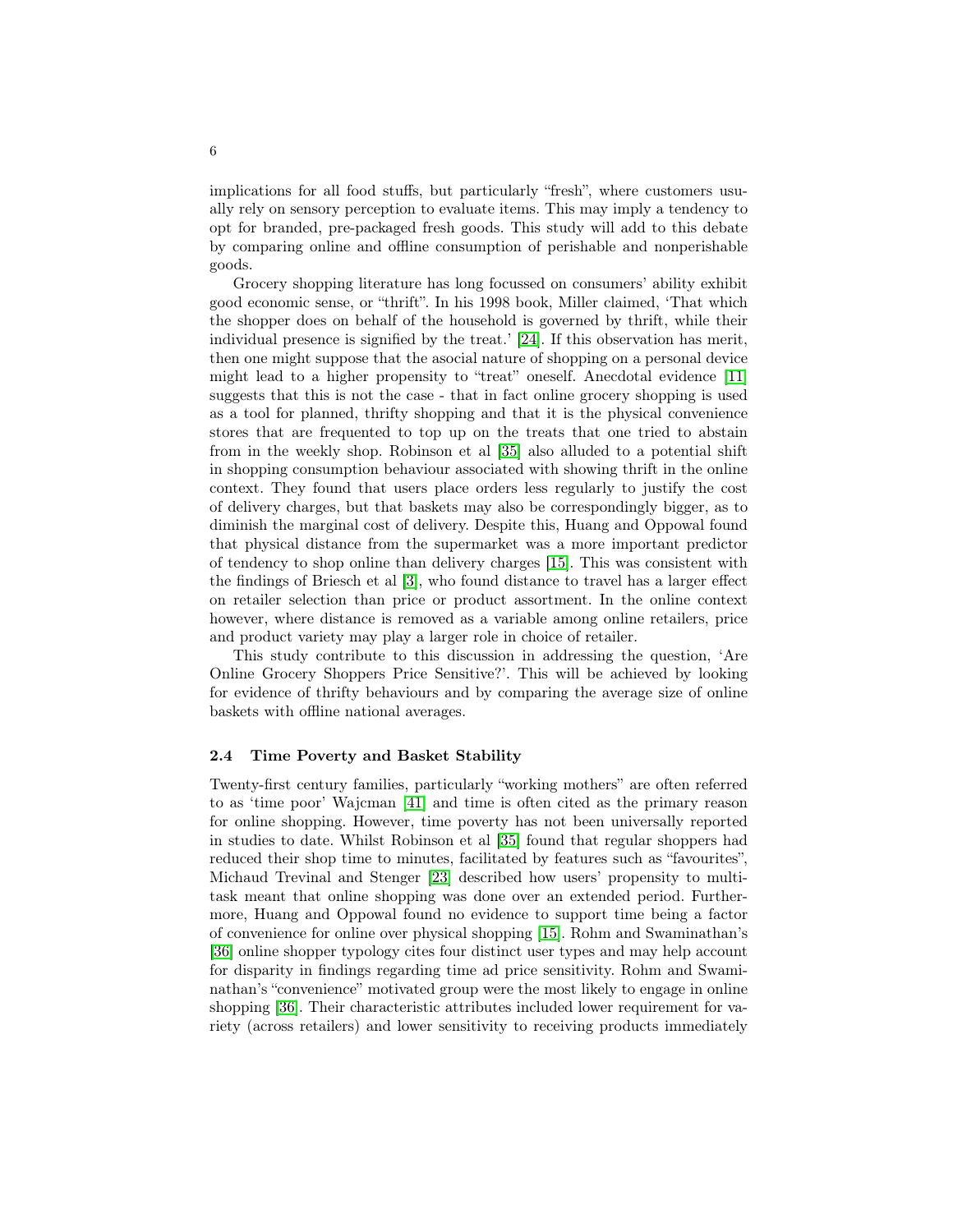than the supermarket shopping population at large. The use of "favourites" and site search will be scrutinised in this study, when looking to establish whether online grocery baskets are quick to stabilise.

This section has summarised literature in the field of online grocery shopping and has identified gaps in the literature, namely a paucity of empirical real-world quantitative analysis of online grocery shopping; and little empirical evidence of user's response to the new online context in terms of price sensitivity, total spend and product selection. In this paper, we focus on establishing whether there is evidence of differences between online and offline grocery consumption. We also examine whether online grocery shoppers are price sensitive and difficult to sell new products to.

# 3 Methodology

This study employed an exploratory approach using Morrisons' online transaction data and comparing it with online and offline national average estimates, as produced by the Office for National Statistics (ONS) in the Living Costs and Food Survey 2016 (LCF 2016) [\[4\]](#page-18-6). In so doing, this study examined the extent to which the Morrisons sample can be used to investigate online grocery shopping at the national level.

To establish whether the composition of Morrisons' online baskets was comparable with national estimates for online and offline baskets, an analysis of basket composition by food category was conducted, as outlined in 3.1, 'Product Categories and Freshness'. This included re-weighting of the Morrisons sample to reflect the increased proportion of Morrisons customers located in the North West and Yorkshire and the Humber regions.

To establish how Morrisons users populate their online grocery baskets (with respect to basket stability, price savviness and product discovery), an analysis of the page from which products were added to basket was performed, as outlined in 3.1, 'Basket Stability and Price Sensitivity'.

## 3.1 Sample Preparation and Processing

| Day of Week | Selected Date |
|-------------|---------------|
| Monday      | 23/11/2015    |
| Tuesday     | 28/04/2015    |
| Wednesday   | 11/11/2015    |
| Thursday    | 02/07/2015    |
| Friday      | 30/10/2015    |
| Saturday    | 29/08/2015    |
| Saturday    | 07/02/2016    |

<span id="page-6-0"></span>Table 1. Morrisons sample composed in line with the technique used by LCF 2016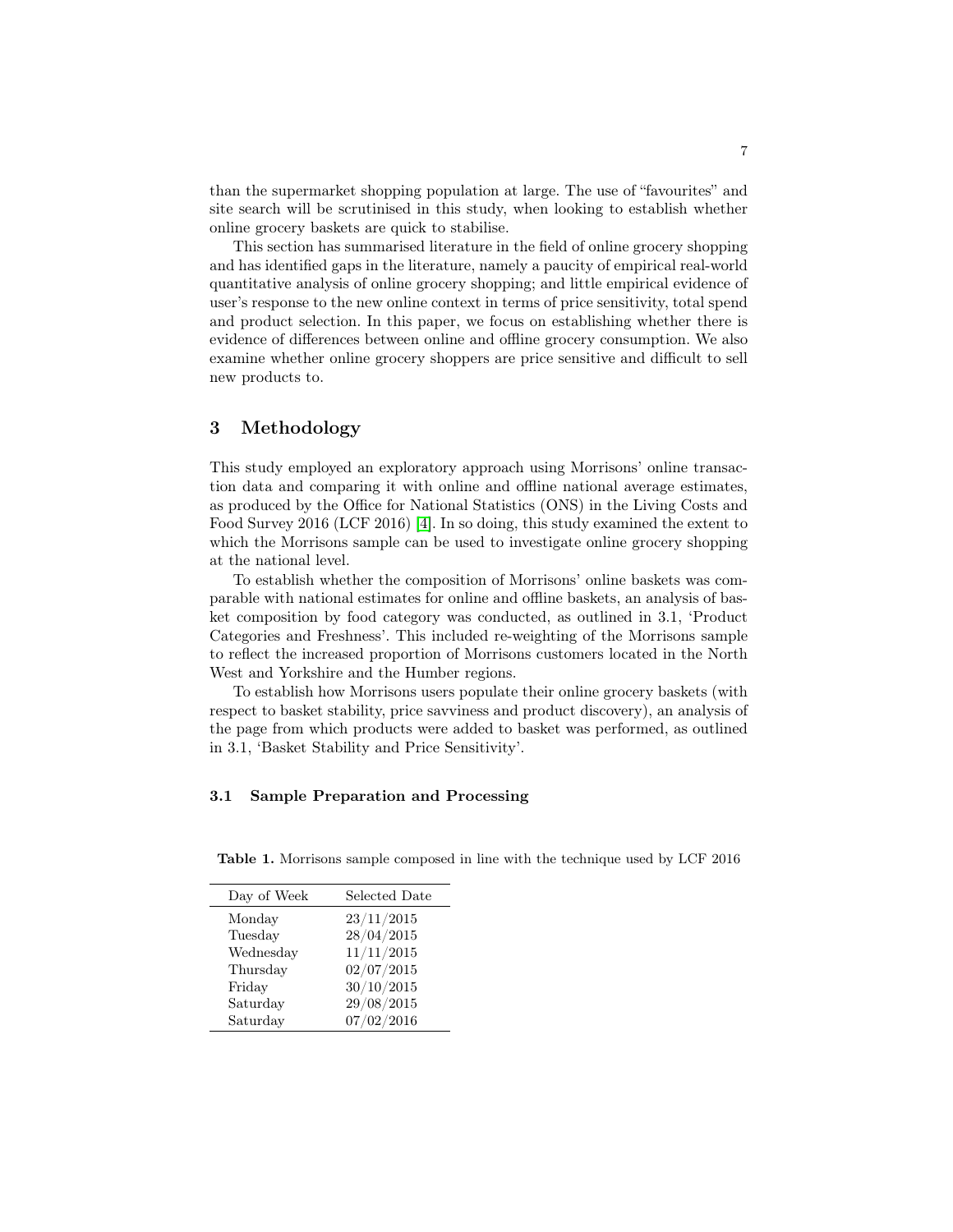Product Categories and Freshness The Morrisons Sample consisted of 986,973 transacted food and drink items from 41,000 users/households obtained using the Google Query Explorer API. The sample was selected to broadly mimic the methodology used by the ONS [\[4\]](#page-18-6) by partitioning dates into weeks and then taking randomly selected dates corresponding to each of the days of the week to form a sample "week" for comparison with the Living Costs and Food Survey April 2015 to March 2016 (LCF 2016) (Table [1\)](#page-6-0).

| Category Label  | Products Included                                                                                                                        |
|-----------------|------------------------------------------------------------------------------------------------------------------------------------------|
| Bread & Cereals | Bread, pasta, lentils, pulses, savoury biscuits and buns,<br>breakfast cereals, corn-based products, quiches,<br>pastries, non-meat pies |
| Fruit & Veg     | Fresh, dried, frozen and processed fruit and veg,<br>including potatoes                                                                  |
| Meat            | Fresh, cured and frozen meat products<br>including meat pies                                                                             |
| Fish            | Fresh, processed and frozen fish<br>including battered fish                                                                              |
| Dairy & Eggs    | Fresh and dried milk, cream, yoghurts, eggs<br>and dairy substitutes                                                                     |
| Confectionary   | Biscuits, cakes, sweet buns, sweets, chocolate, ice-cream,<br>jelly, sugar, jams and sugared spreads                                     |
| Non-Alc. Drinks | Beverages not containing alcohol,<br>including tea and coffee                                                                            |
| Other           | Including soup, seasoning, baby food, butter,<br>vegetable oils and protein food replacements                                            |

<span id="page-7-0"></span>Table 2. Composite food categories derived from COICOP codes

The LCF 2016 "population proxy" collected by the ONS consisted of 4,760 households who were asked to document their spending on food over a two week period. The aggregated results were then reported as spend in £p.w. and divided by product category, broadly inline with the Classification of Individual Consumption According to Purpose (COICOP) codes [\[39\]](#page-19-14). The socio-demographic profiles of respondents were collected to map the results of this sample back to the parent population. The LCF forms the most complete estimate of national spending on food and drink, despite the relatively small sample size. For our study, a subsample of the COICOP codes was used to group foods into larger categories, to reduce the number of poorly categorised foods (e.g. ready meals containing a number of ingredients). The selected categories corresponding to major food groups are detailed in Table [2.](#page-7-0)

31,721 Morrisons products corresponding to those transacted by consumers in the sample time period were labelled with one of the categories in Table [2](#page-7-0) and were also labelled "fresh" or "not fresh". The revenue (£p.w.) was then calculated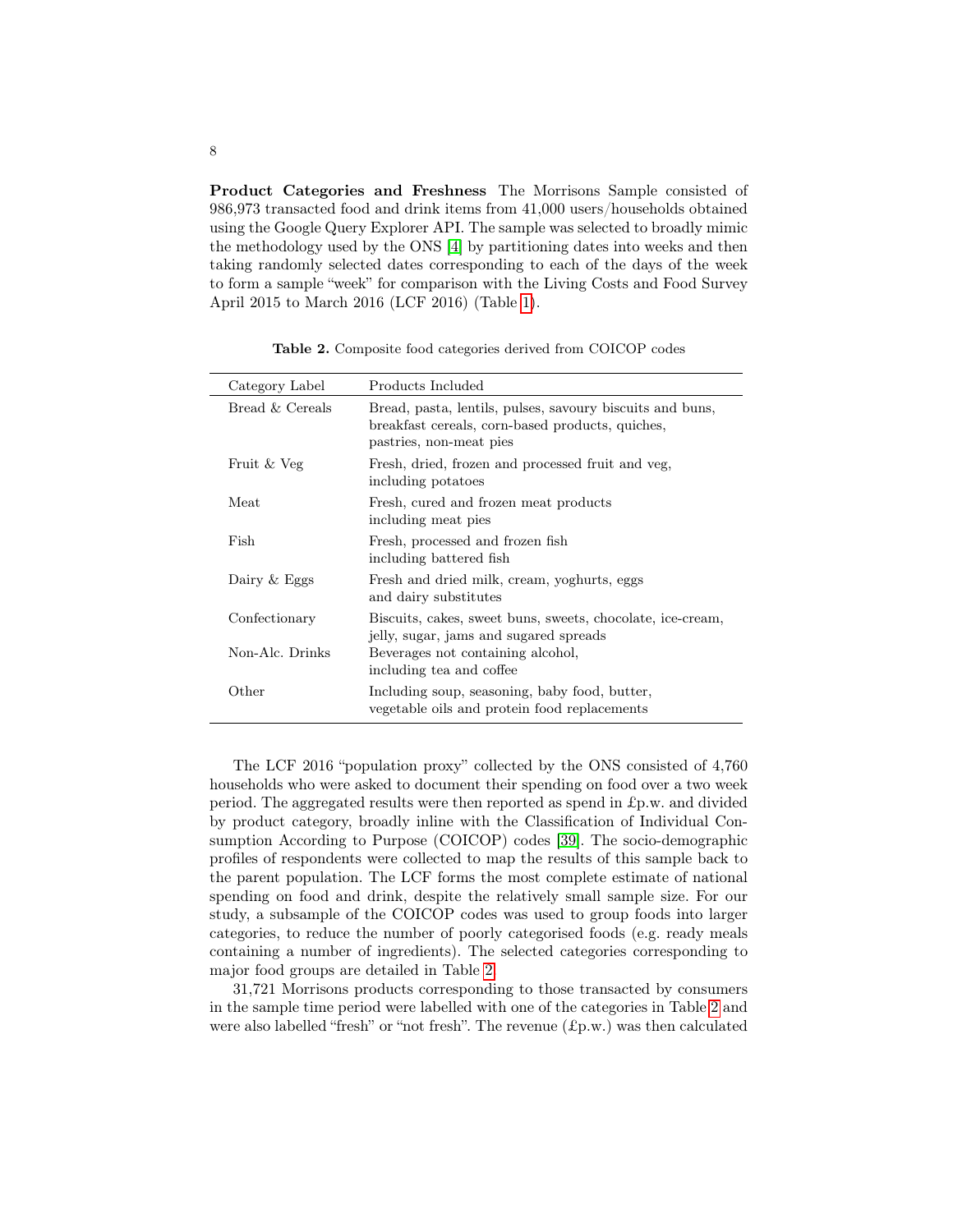| Region                   | Morrisons Sample | Mid-year 2015 | Diff      |
|--------------------------|------------------|---------------|-----------|
| West Midlands            | 13.9%            | 8.7%          | $+5.2\%$  |
| South East               | $4.7\%$          | 15.3%         | $-10.6\%$ |
| North West               | 13.9%            | 10.9%         | $+3.0\%$  |
| East                     | $3.0\%$          | 10.2%         | $-7.2\%$  |
| Yorkshire and The Humber | 21.5%            | $7.8\%$       | $+13.7\%$ |
| South West               | $5.7\%$          | $9.2\%$       | $-3.5\%$  |
| East Midlands            | 11.3%            | $7.5\%$       | $+3.8\%$  |
| London                   | 25.4%            | 13.4\%        | $+12.0\%$ |
| North East               | $0.3\%$          | $3.6\%$       | $-3.3\%$  |
| Scotland                 | $0.1\%$          | 8.8%          | $-8.7\%$  |
| Wales                    | $0.2\%$          | $4.6\%$       | $-4.4\%$  |

<span id="page-8-0"></span>Table 3. Proportion of Morrisons' customers by location compared to 2015 mid-year population estimates [\[25,](#page-19-15) [31\]](#page-19-16).

<span id="page-8-1"></span>Table 4. Factors characterising price sensitive, stable and disrupted adds to basket

| <b>Price Sensitive</b>  | Stable          | Disrupted              |
|-------------------------|-----------------|------------------------|
|                         |                 |                        |
| Offers                  | Shopping list   | $\neg$ Shopping list   |
| Flash sales             | Favourites      | $\neg$ Favourites      |
| Sort by price ascending | Suggested order | $\neg$ Suggested order |
|                         | Previous order  | $\neg$ Previous order  |

for each product category. Table [3](#page-8-0) shows that there is a clear discrepancy between the distribution of Morrisons customers and the national averages. Re-weighting of the sample was thus performed using the ONS mid-year population estimates [\[31\]](#page-19-16) to re-calibrate the Morrisons sample. Due to the categorical non-ordinal nature of the data, comparison with the online and offline LCF 2016 spending data was done using 1-sample  $\chi^2$  tests.

Basket Stability and Price Sensitivity A random sample of 195 million products transacted by Morrisons customers between 1 February 2016 and 1 February 2017 was obtained using the Google Query API from Morrisons' Google Analytics account. The "ga:productListName", "ga:pagePath" and "ga:eventLabel" dimensions were used to characterise products in terms of basket stability and price sensitivity. A summary of the factors used to characterise each group are shown in Table [4.](#page-8-1) Aggregated revenue was used to calculate average basket compositions by stability and price sensitivity.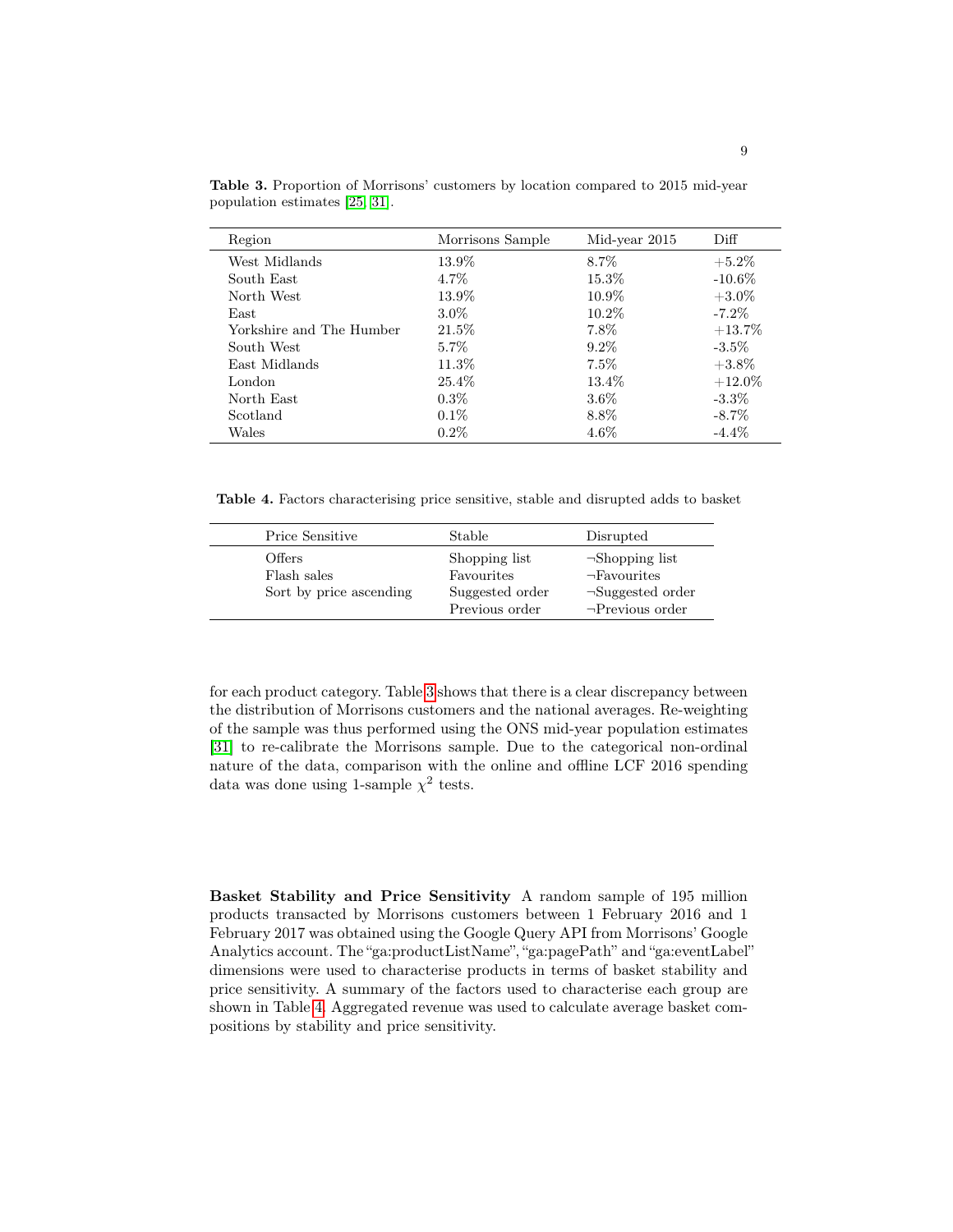# 4 Results

## 4.1 Average Basket Value

The average basket value for the Morrisons sample per household per week (p.h.p.w.) was £33.56, considerably higher than the £20.93, as reported by the LCF  $2016^1$  $2016^1$  $2016^1$ .

#### 4.2 Product Categories and Freshness

Online LCF 2016 vs. Offline LCF 2016 The latest release of the LCF separated online grocery shopping by food category from offline spending. In order to assess whether there is a statistically significant difference in the distribution of products bought online and offline, we perform a 1-sample  $\chi^2$  test. The null hypothesis is defined as  $H_0^1$  below.

**Null Hypothesis 1**  $(H_0^1)$  The distribution of revenue between food categories for the LCF online survey 2016 is drawn from the same population as for the LCF offline survey 2016.

Table 5. LCF online vs. LCF offline - distribution of revenue by food category

| df                 |                                   |
|--------------------|-----------------------------------|
| $\alpha$           | 0.005                             |
| $\chi^2_{0.005,7}$ | 20.278                            |
| $\chi^2$           | $82.592 \gg \chi_{0.005,7}^2$     |
| Ф                  | 0.09                              |
| Result             | Strong evidence to reject $H_0^1$ |

The results of the 1-sample  $\chi^2$  test comparing the distribution of revenue by food category in £0,000s indicate strong evidence to reject  $H_0^1$  with  $\chi^2 =$  $82.592 \gg \chi_{0.005,7}^2 = 20.278$ . Due to the the large sample sizes (revenues in the  $\pounds$ m),  $\chi^2$  test results can be misleading. For example, a £5 variation in revenue between food categories would seem significant compared with a total revenue of £50, but significantly less if the total revenue was £5m. The samples have been scaled to help account for this, but we also present the sample-size ambivalent measure of "effect size", given by:

$$
\phi=\sqrt{\frac{\chi^2}{n}}
$$

where  $n =$  total number of observations (total revenue) and standardised residuals given by:

<span id="page-9-0"></span><sup>1</sup> Calculated by dividing the total revenue for online grocery shopping by the number of households reported to have done grocery shopping in the last 12 months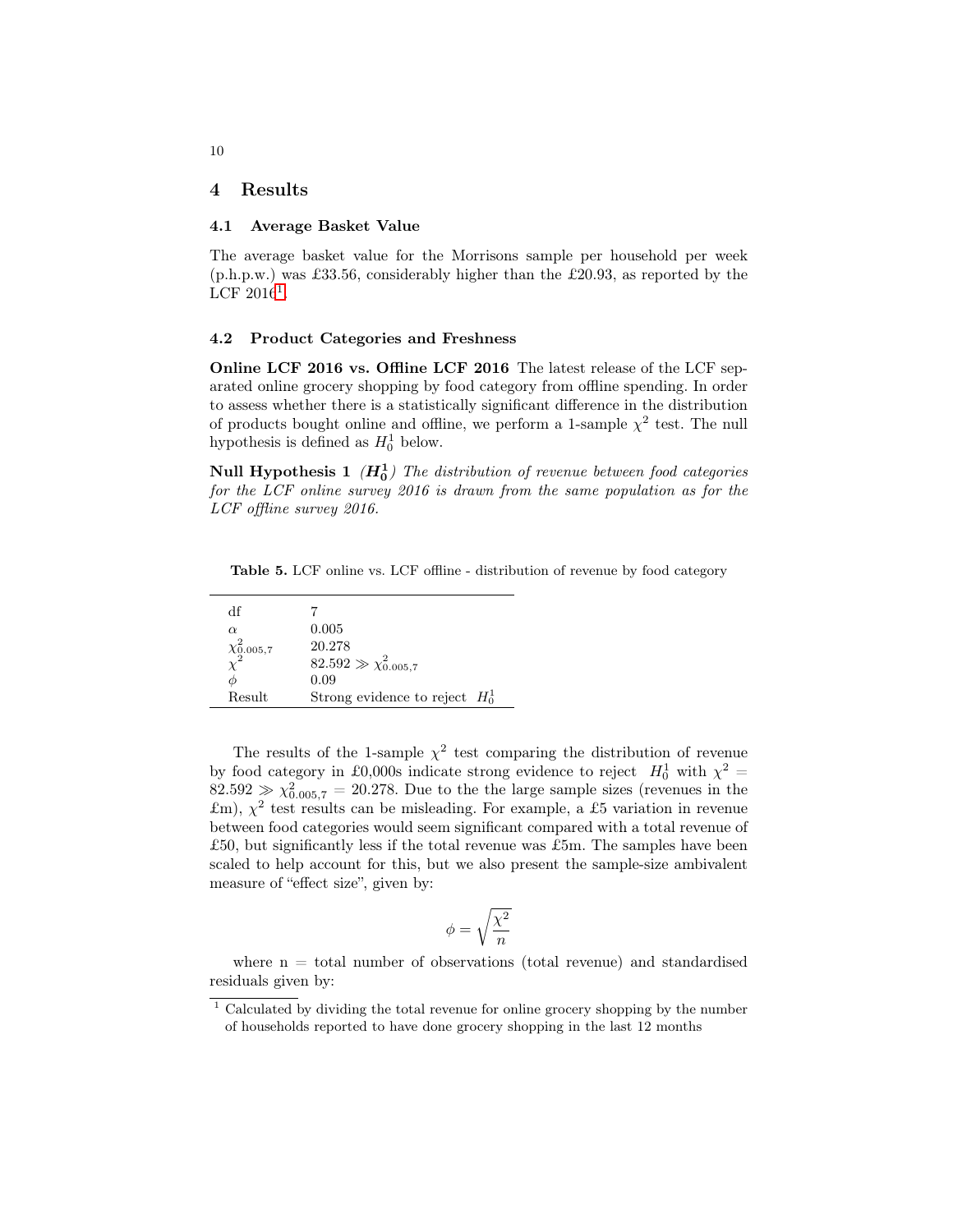$$
standardised\ residuals = \frac{(observed - expected)}{\sqrt{expected}}
$$

Cohen suggests that  $\phi = 0.1$  indicates a small effect size,  $\phi = 0.3$  a moderate effect size and  $\phi = 0.5$  a large effect size [\[6\]](#page-18-19). As such, we see that despite the large  $\chi^2$ , there is still only moderate evidence that the online LCF sample is significantly different from the offline LCF sample.

Examination of the standardised residuals reveals that the major contributors to the difference between the samples is the proportions of revenue from "Meat" (which is overweight in the online sample) and the "Other" category. Only the adjusted residual for "Other" category is statistically significant with a residual of -8.6 <-1.96 (97.5 percentile Z-score).

Table 6. Morrisons sample vs. LCF online 2016 - distribution of revenue by food category

| df                 |                             |
|--------------------|-----------------------------|
| $\alpha$           | 0.005                       |
| $\chi^2_{0.005,7}$ | 20.278                      |
|                    | $20.659 > \chi_{0.005,7}^2$ |
|                    | 0.14                        |
| Result             | Evidence to reject $H_0^2$  |

Online LCF 2016 vs. Morrisons Online Sample To assess whether the Morrisons online sample is representative of online grocery consumption at the national level, we perform a 1-sample  $\chi^2$  test with null hypothesis:

**Null Hypothesis 2**  $(H_0^2)$  The distribution of revenue between food categories for the Morrisons group is the same as the LCF online survey 2016 (representing the national average)

The results of the 1-sample  $\chi^2$  test (Table 7) comparing the distribution of revenue by food category in  $\pounds'00s^2$  $\pounds'00s^2$  indicate some evidence to reject  $H_0^2$ . The effect size given by  $\phi = 0.14$  indicates slightly more disparity between the two online samples than between the online and offline LCF S samples. Examination of the standardised residuals reveals that the major contributors to the difference between the samples is the proportions of revenue from "Bread and Cereals" (which is overweight in the Morrisons sample) and statistically significant with a residual of  $4.0 > 1.96$  (97.5 percentile Z-score).

<span id="page-10-0"></span> $2 \text{ } \pounds$ '00s was chosen since an increase in 1 frequency point corresponds to a reasonable c.2% swing in value for the category with least revenue, "Fish & Seafood"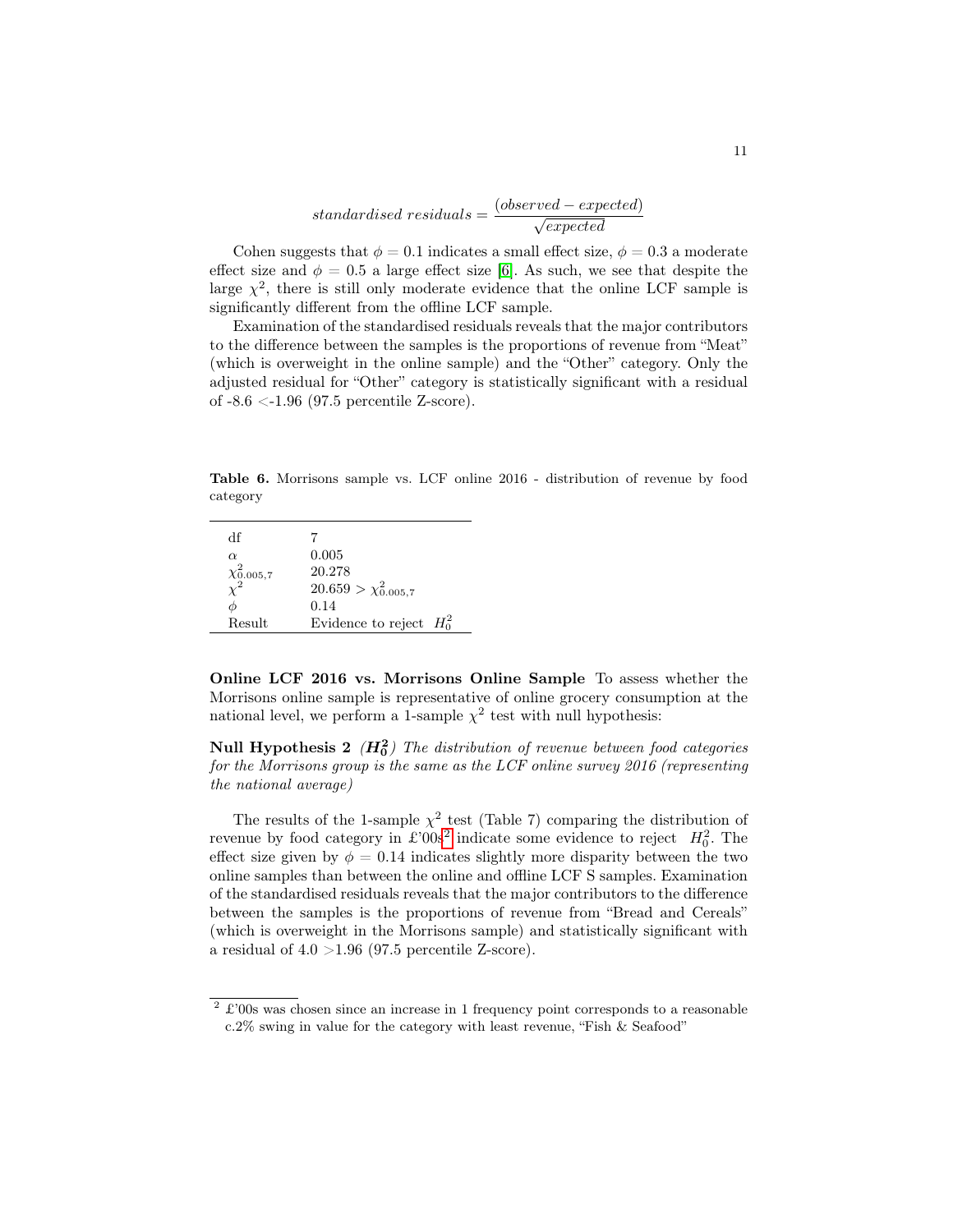Table 7. Morrisons sample (weighted by region) vs. LCF online 2016 - distribution of revenue by food category

| df                 |                                         |
|--------------------|-----------------------------------------|
| $\alpha$           | 0.005                                   |
| $\chi^2_{0.005,7}$ | 20.278                                  |
|                    | $19.195 < \chi^{2}_{0.005,7}$           |
|                    | 0.14                                    |
| Result             | Insufficient evidence to reject $H_0^3$ |

Online LCF 2016 vs. Morrisons Online Sample (Re-weighted) As shown in Table 3, Section 3.1, there is significant evidence of bias in the location of the shoppers in the Morrisons sample. The next section considers the effect of reweighting the sample by region. We therefore propose re-weighting by region, where the weighting factors are given by:

National expected proportion for region Morrisons observed proportion for region

We then assess how effective this re-weighting of the sample by region is by proposing the hypothesis:

**Null Hypothesis 3**  $(H_0^3)$  The distribution of revenue between food categories is the same for the Region Re-Weighted Morrisons sample and LCF online survey 2016

Finally, noting that the ONS data detailing spend on groceries by region does not separate online and offline expenditure, we propose a further re-weighting using data for the proportion of the population of each region who have used the internet in the past 3 months (as at 2016) [\[30\]](#page-19-17).

**Null Hypothesis 4**  $(H_0^4)$  The distribution of revenue between food categories is the same for the region re-Weighted, Internet users by region re-weighted Morrisons sample and LCF online survey 2016

Table 8. Morrisons sample (weighted by region and regional Internet use) vs. LCF online 2016 - distribution of revenue by Food category

| df                 |                                         |
|--------------------|-----------------------------------------|
| $\alpha$           | 0.005                                   |
| $\chi^2_{0.005,7}$ | 20.278                                  |
|                    | $19.093 < \chi_{0.005.7}^2$             |
| Φ                  | 0.13                                    |
| Result             | Insufficient evidence to reject $H_0^3$ |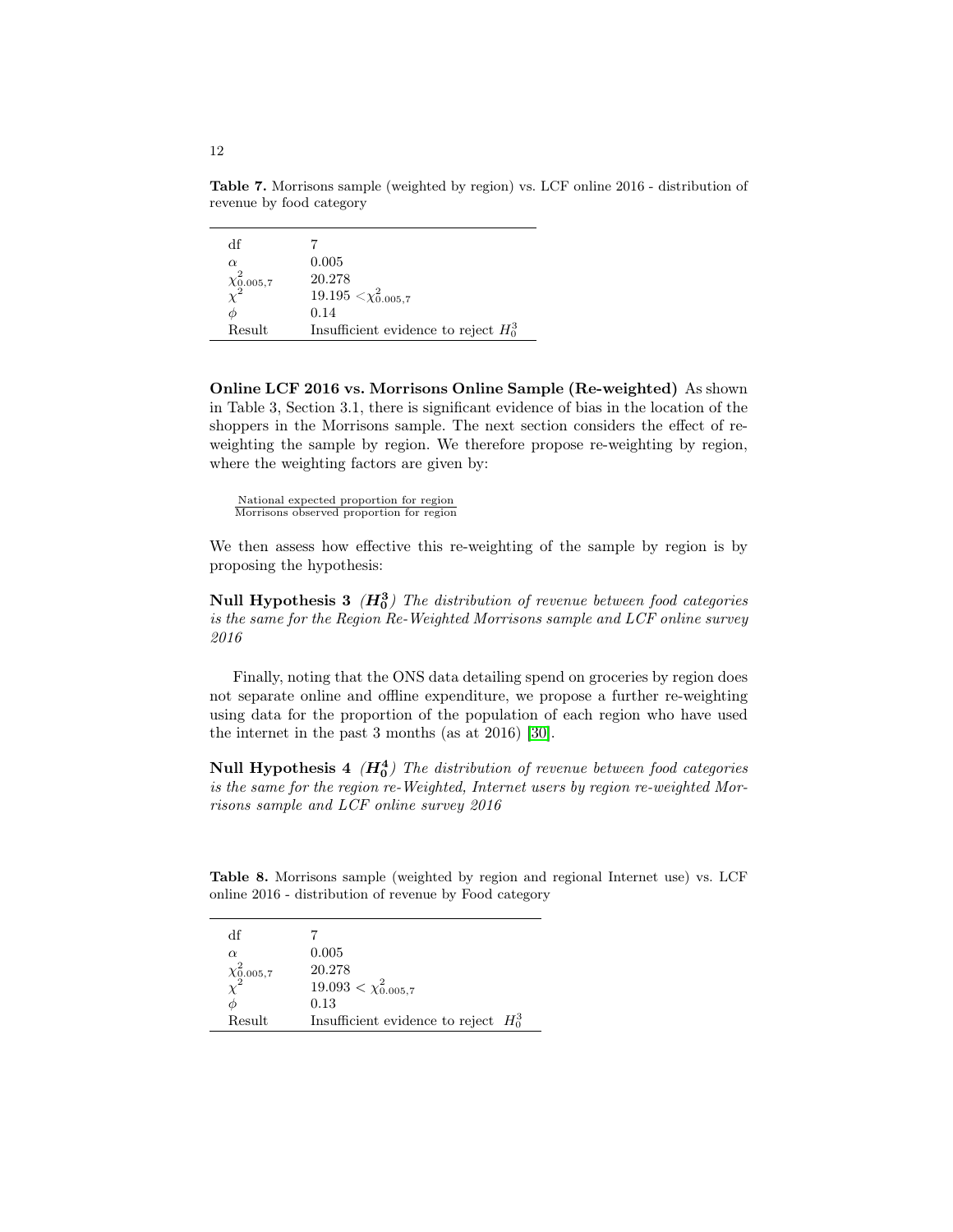The results of the  $\chi^2$  test shown in Table 8 indicating that with re-weighting by region and internet use by region, the Morrisons sample is not significantly different from the Online LCF 2016 survey sample. There is however relatively little improvement over the re-weighting by region only. In summary, the unweighted, re-weighted by region and re-weighted by region and internet use by region are shown in Table [9.](#page-12-0)

<span id="page-12-0"></span>**Table 9.** Summary of  $\chi^2$  and  $\phi$  (effect size) for unweighted and re-weighted Morrisons sample compared to LCF online survey 2016

|                                   | Effect size $(\phi)$ | $\chi^2$ result      |
|-----------------------------------|----------------------|----------------------|
| Unweighted                        | 0.1357               | Reject $H_0$         |
| Weighted by Region                | 0.1292               | Fail to Reject $H_0$ |
| Weighted by Region & Internet Use | 0.1288               | Fail to Reject $H_0$ |

Freshness It is often reported that online grocery shopping is unsuitable for purchasing fresh produce due to the delay in delivering goods to the consumer and the fact customers cannot pick their own perishable products [\[19,](#page-18-2) [21\]](#page-18-20). We test this assertion for our weighted sample against the LCF offline survey 2016.

Null Hypothesis 5  $(H_0^5)$ The distribution of revenue between fresh and nonfresh produce is the same for the re-weighted Morrisons online sample and the LCF offline survey 2016 (augmented with FFS 2015)

Table 10. Morrisons (weighted by region and regional Internet Use) vs. LCF offline distribution of revenue by freshness

| df                 |                                       |
|--------------------|---------------------------------------|
| $\alpha$           | 0.005                                 |
| $\chi^2_{0.005,7}$ | 7.879                                 |
|                    | $9.542 < \chi_{0.005,7}^2$            |
| Φ                  | 0.09                                  |
| Result             | Sufficient evidence to reject $H_0^5$ |

Table 10 shows that there is sufficient evidence to reject  $H_0^5$  at the 0.5% level, although this is accompanied by a small effect size,  $\phi=0.09$ . Inspection of the distribution between fresh and non-fresh indicates that the proportion of fresh products is larger in the Morrisons weighted sample than in the LCF offline sample suggesting that there may in fact be a higher proportion of fresh products sold online.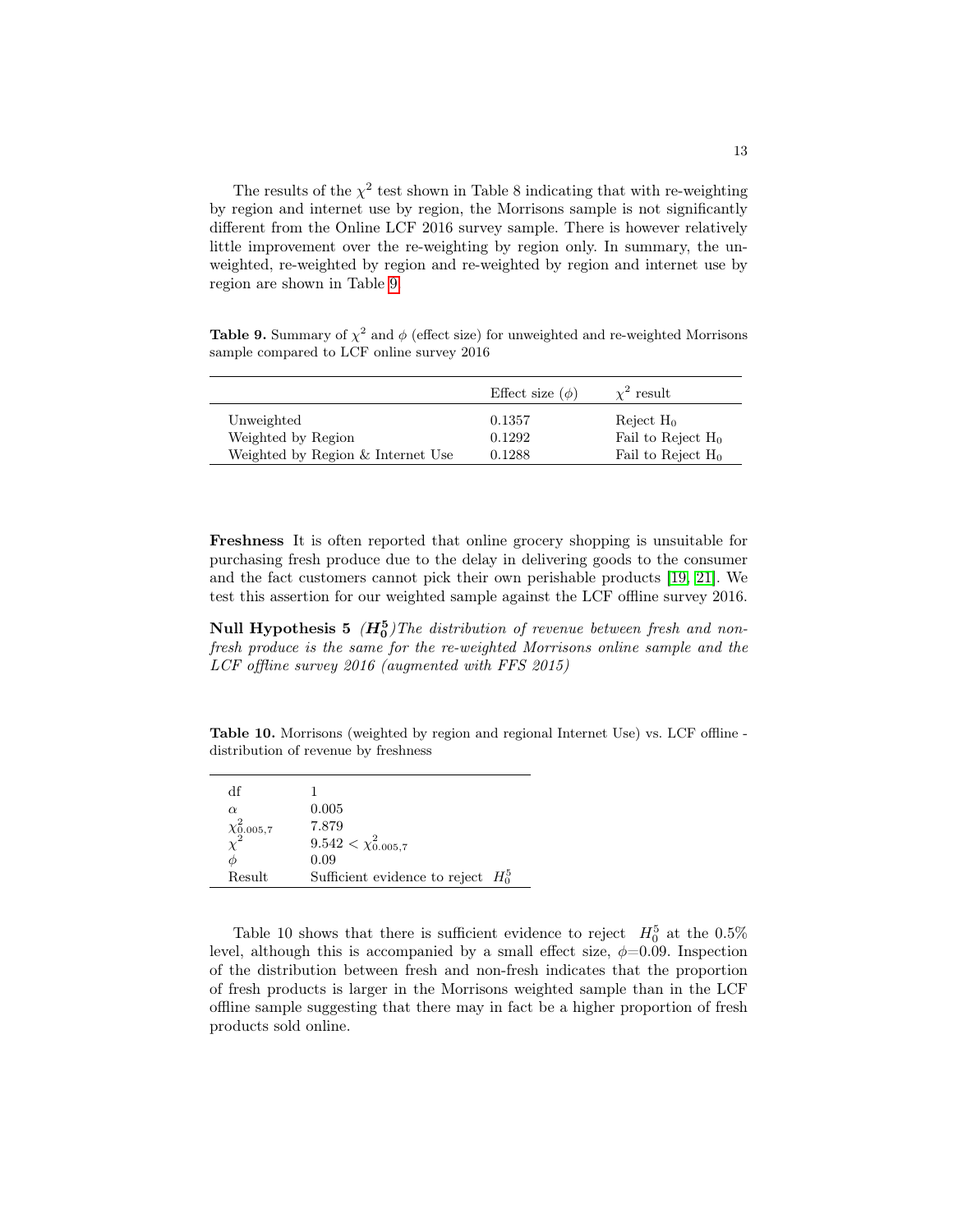## 4.3 Basket Stability and Price Sensitivity



<span id="page-13-0"></span>Fig. 1. Basket composition

Fig. [1](#page-13-0) shows the breakdown of the average basket over 2016 in terms of "basket stability". The "stable" portion, constituting 39% of the average basket corresponds to products added to basket from user-specified "favourites", saved "shopping lists" and "previous orders".



<span id="page-13-1"></span>Fig. 2. Breakdown of stable product adds

Fig. [2](#page-13-1) shows that product adds from "favourites" were by far the most significant stabilising component, accounting for 93% of the 39% stable basket.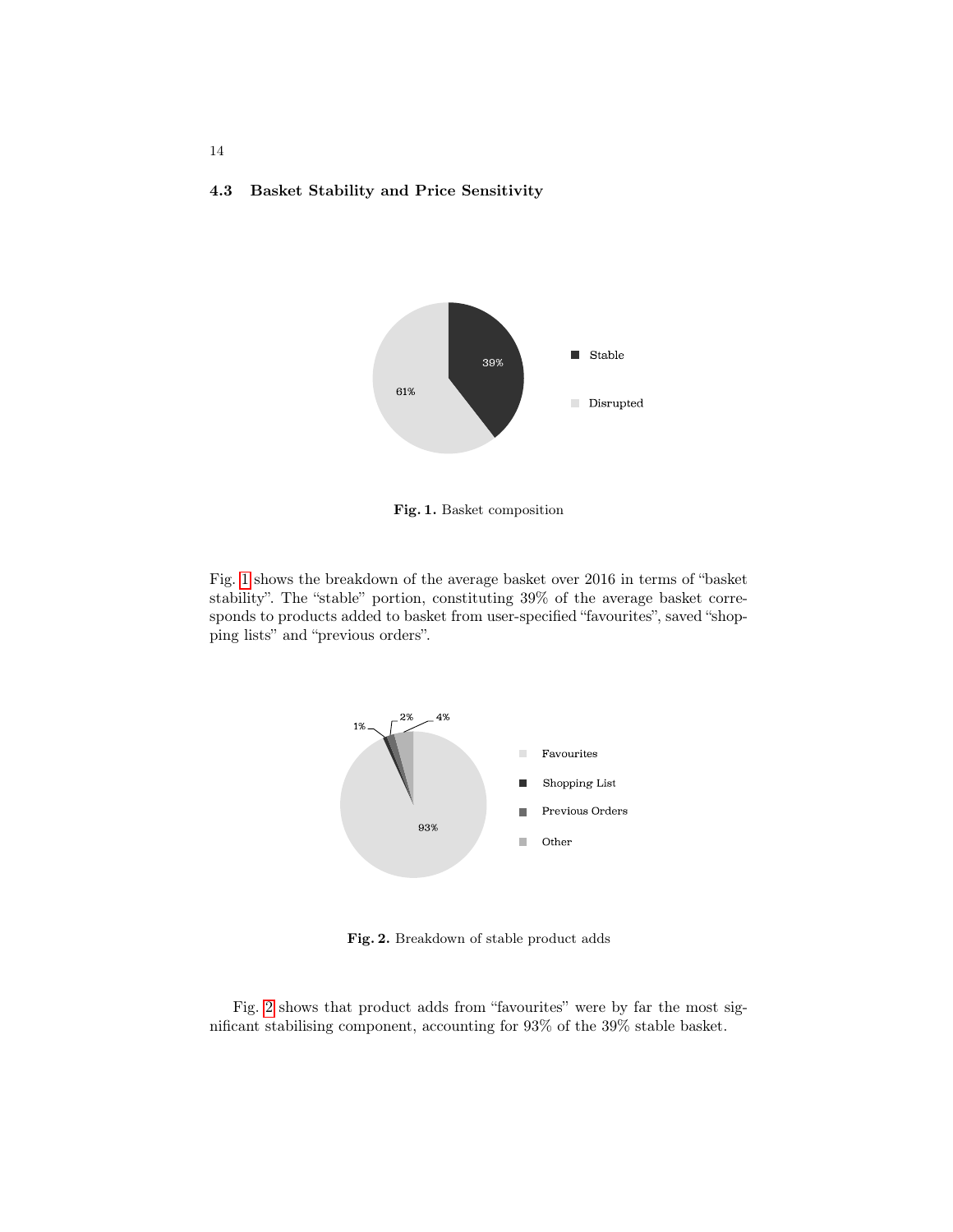

<span id="page-14-0"></span>Fig. 3. Breakdown of disrupted product adds

Fig. [3](#page-14-0) shows that the majority of product adds are considered "disrupted" since they required engagement with offers, featured/recommendations or site navigation to find relevant products.



<span id="page-14-1"></span>Fig. 4. Breakdown of price sensitive product adds

Fig. [3](#page-14-0) shows that 60% of the disruptive product adds came from engagement with the site search, with only  $8\%$  adds originating from the hierarchical site navigation. Engagement with offers yielded the second largest proportion of the disruptive product adds at 19%.

"Price savvy" behaviours were defined as those emanating from engagement with offers, meal deals, flash sales and bundle deals, and those where search results were ordered by ascending price. Whilst engagement with offers constituted  $23\%$  of the  $>195$  million "adds to basket" events over 2016, with just 1% were the result of customers actively sorting products by price (Fig. [4\)](#page-14-1).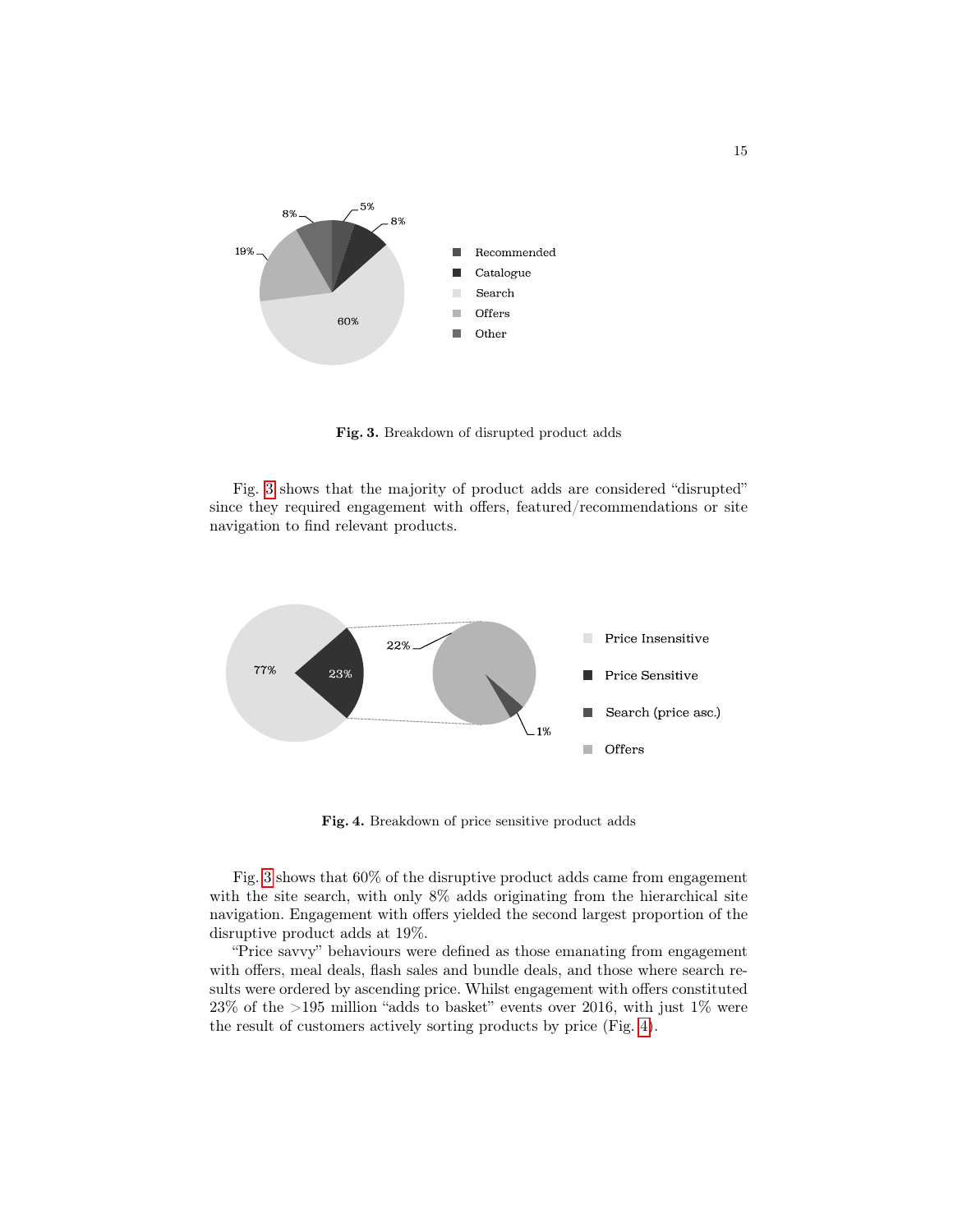# 5 Discussion

The broad aims of this study were to assess the feasibility of using the Morrisons dataset for exploring national level online grocery behaviour; to assess whether there are differences in online and offline grocery consumption; and to examine in detail the features of online grocery that are thought to constrain or change behaviour. This was achieved by considering basket value; basket composition; basket stability and price sensitivity at the national level and in the Morrisons sample. The results and implications of the findings are discussed in sections 5.1-5.4.

## 5.1 Is the Morrisons Sample Representative of Online Grocery Shopping at the National Level?

When considering the composition of the average basket by product category, it was found that the Morrisons sample was significantly different from the LCF 2016 "national average" online group, but that re-weighting the Morrisons sample by region lessened the disparity such that it was no longer statistically significant at the 0.5% significance level. This was marginally improved by also weighting the sample by internet use by region to correct for the fact that there is currently no dataset that splits regional grocery consumption by online and offline channels.

The identification of a rich dataset which has potential to represent online grocery shopping behaviour at the national level presents exciting opportunities to expand understanding in a sparsely researched field. The extensive body of work to follow this study will not only contribute to the understanding of online grocery consumption, but will also serve as a scoping exercise to help guide research in the field.

# 5.2 Are There Differences in Consumption Behaviour Between Online and Offline Grocery Shopping in the UK?

Average Basket Value The average basket value for the Morrisons sample was found to be £33.56 p.h.p.w., considerably higher than the natonal average of £20.93 p.h.p.w., as reported in the LCF 2016. This may indicate that Morrisons shoppers spend more than the national average, or that they shop less frequently, as reported by Robinson et al [\[35\]](#page-19-10). Furthermore, the national estimate may be an underestimate of average basket size online, since it is based on the proportion of the population who have bought groceries online in the past 12 months, not those who do so on a regular basis.

Basket Composition Comparison of the online and offline LCF 2016 samples indicated strong evidence of difference in the distribution of revenue among product types for online and offline grocery shopping, indicating that online consumption behaviour is different from offline. It was shown that there is some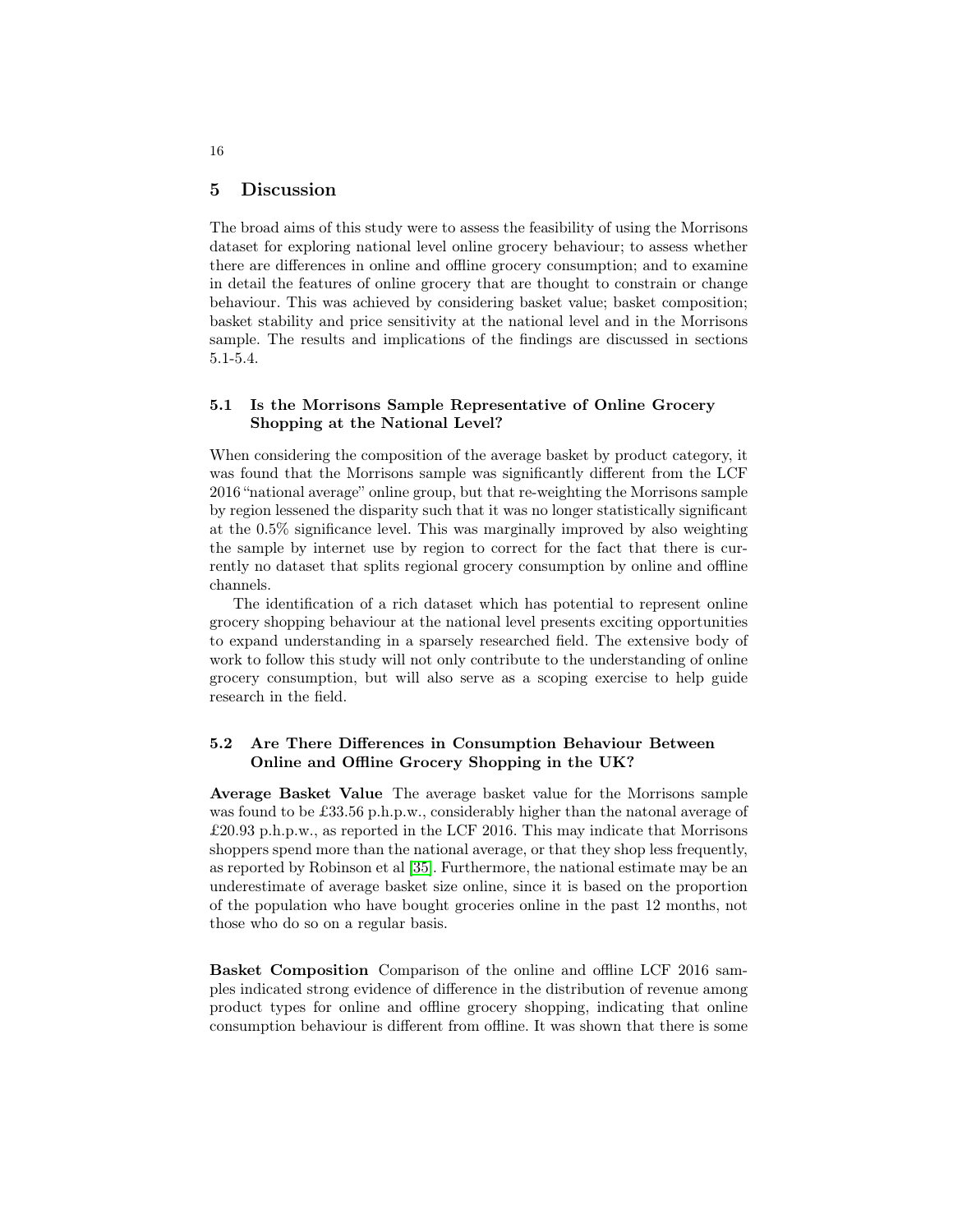evidence that online consumers spend more on fresh products than offline, supporting the findings of Degeratu et al [\[9\]](#page-18-15), but contrary to popular wisdom that customers are reluctant to shop for fresh produce online [\[19,](#page-18-2) [21\]](#page-18-20).

#### 5.3 Are Online Grocery Shoppers Price Sensitive?

Interrogation of Morrisons customer basket composition revealed that 23% of the average basket was populated using price sensitive behaviours, such as engagement with offers and sorting products by price. Whilst there are no comparative offline studies for Morrisons consumers, this finding indicates that the majority of products are added to basket without obvious attention to price and may indicate an overestimation by the retailer of consumer bargain seeking and price comparison behaviours. Furthermore, most "price savvy" adds to basket came from engagement with offers which are prevalent on the site and in search results. As such, the value-seeking behaviour appears to arise primarily from product placement on the part of the retailer. This may suggest an overestimation by the retailer of customer's value-seeking behaviour. This result is concordant with the findings of Urbany et al, who report that in the "offline-only era" retailers tended to 'overestimate the size of the consumer segment that regularly switches stores for price specials' [\[40\]](#page-19-18). Establishing how Morrisons' online price sensitive behaviour compares to in-store behaviour (and enable generalisation to the UK population) would of course require further empirical investigation.

## 5.4 Are Online Grocery Baskets Stable?

This study also provides initial findings regarding how consumers make product selections by identifying the page on-site from which products were added to basket. It was shown that 39% of product additions emanate from stable behaviours, such as using previous orders and saved favourites to populate shopping baskets. The vast majority of stable product adds are done so from saved favourites. The majority of all product adds to basket however result from "disrupted" activities, such as site search or engagement with retailer promotions. The high proportion of unstable product adds to basket could indicate that the retailer is overestimating the difficulty in up-selling and infiltrating online baskets.

# 6 Conclusions

This study established that there are differences in consumption behaviour between online and offline grocery shopping in the UK in terms of basket composition by product category. It also provides some evidence that online consumers spend more on fresh products than offline, contrary to popular wisdom that customers are reluctant to shop for fresh produce online [\[19,](#page-18-2) [21\]](#page-18-20). This paper showed that with re-weighting to correct for regional bias, a rich dataset of Morrisons online consumer data has potential to represent national level behaviour. The dataset consists of individual level consumption behaviour and includes features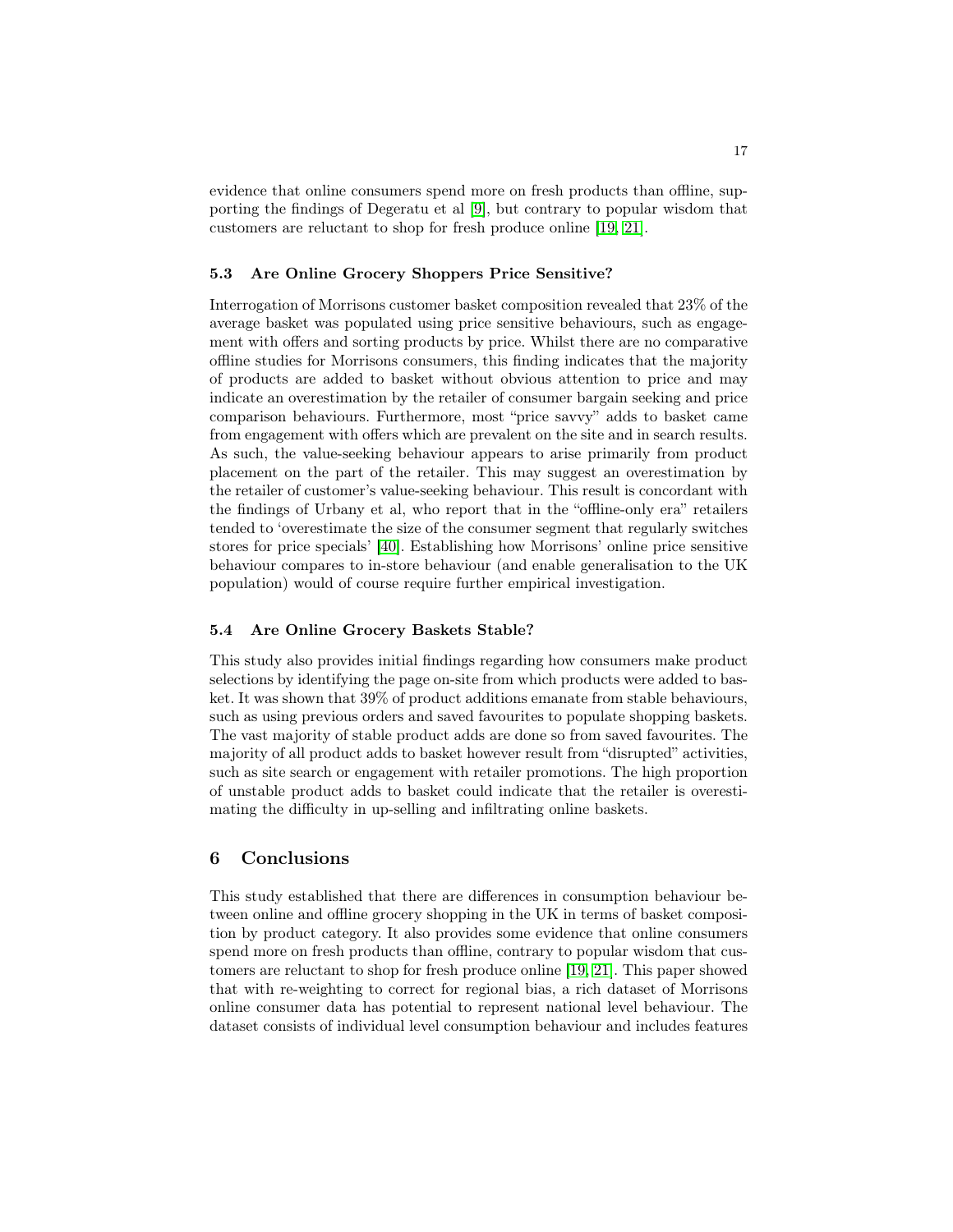such as location, time, device and the names of products purchased. This finding has huge implications for expanding the understanding of online grocery consumption at the national level. To date, the majority of quantitative empirical work has been conducted in non-naturalistic experimental settings and with small sample sizes. In contrast, the identification of this rich dataset facilitates analysis of millions of real-world transactions.

## 6.1 Limitations

The main limitations of this study resided in the lack of offline Morrisons data or high quality online and offline datasets to compare with to conclude whether there have been systematic shifts in consumer behaviour in the online grocery shopping era. Whilst the size of the sample used in this study was vastly bigger than that used by the ONS to estimate national level behaviour, it was still only a small proportion of the wealth of data collected by Morrisons and other retailers.

The assignment of product categories and freshness was not trivial, due to the inconsistent way CIOCOP and LCF surveys report on food categories. Some categories (e.g. fruit and vegetables) were well defined in terms of freshness, whilst others (such as meat and fish) were not divided into fresh and frozen/processed products. Furthermore, complex products containing multiple food groups were difficult to classify and no clear advice for doing so exists in the LCF e-commerce.

#### 6.2 Future Work

Future work will identify periodicity in sales revenue; variation in behaviours by location and device use; and how the capacity to edit baskets affects basket composition. The discovery that a high proportion of product adds to basket emanate from unstable sources, such as site search also motivates qualitative investigation. This would involve working with shoppers to ascertain how they engage with online shopping, the reasons they give for their behaviours and further investigating sources of fundamental change in consumption practices. Employing insights from qualitative and quantitative studies will allow theoretical and predictive models of consumption behaviour to be developed.

# References

- <span id="page-17-1"></span>[1] Bagozzi, R.: The legacy of the technology acceptance model and a proposal for a paradigm shift. Journal of the Association of Information Systems 8(4), 244–254 (2007)
- <span id="page-17-0"></span>[2] BI Intelligence: Mobile sales drive unexpected uk e-commerce growth. Business Insider UK (2017), [http://uk.businessinsider.com/](http://uk.businessinsider.com/mobile-sales-drive-unexpected-uk-e-commerce-growth-2017-1) [mobile-sales-drive-unexpected-uk-e-commerce-growth-2017-1](http://uk.businessinsider.com/mobile-sales-drive-unexpected-uk-e-commerce-growth-2017-1)
- <span id="page-17-2"></span>[3] Briesch, R.A., Chintagunta, P.K., Fox, E.J.: How does assortment affect grocery store choice? Journal of Marketing Research 46(2), 176–189 (2009)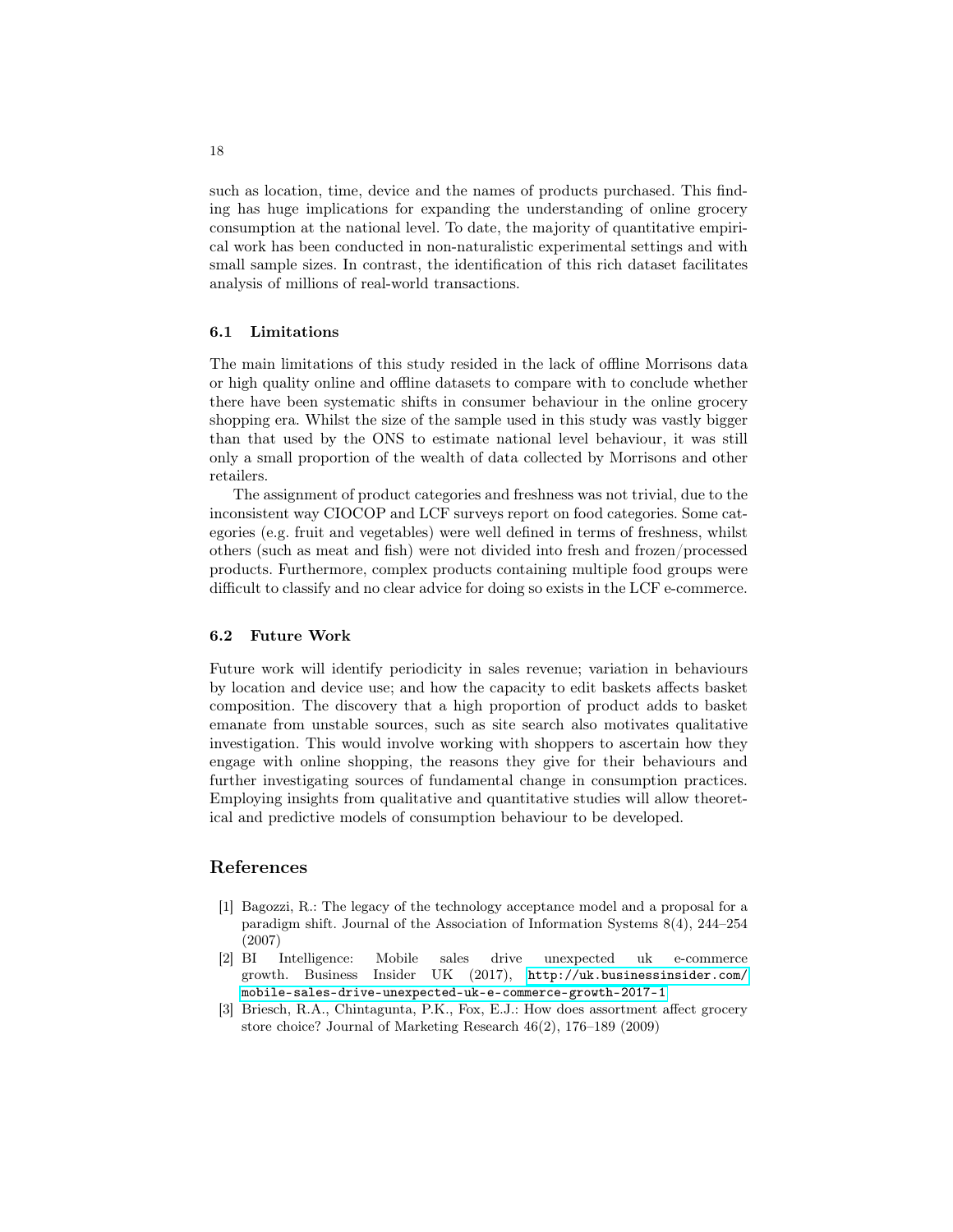- <span id="page-18-6"></span>[4] Bulman, J.: Detailed household expenditure by countries and regions, UK: Table A35. Office for National Statistics (2017), [https://www.ons.gov.uk/](https://www.ons.gov.uk/peoplepopulationandcommunity/personalandhouseholdfinances/expenditure/datasets/detailedhouseholdexpenditurebycountriesandregionsuktablea35) [peoplepopulationandcommunity/...](https://www.ons.gov.uk/peoplepopulationandcommunity/personalandhouseholdfinances/expenditure/datasets/detailedhouseholdexpenditurebycountriesandregionsuktablea35)
- <span id="page-18-4"></span>[5] Business: Ocado profits rise after 'robust trading'. BBC News (2017), [http://](http://www.bbc.co.uk/news/business-38806573) [www.bbc.co.uk/news/business-38806573](http://www.bbc.co.uk/news/business-38806573)
- <span id="page-18-19"></span>[6] Cohen, J.: Statistical Power Analysis for the Behavioral Sciences. Taylor and Francis, 1 edn. (1988)
- <span id="page-18-12"></span>[7] Crewe, L., Lowe, M.: Gap on the map? Towards a geography of consumption and identity. Environment and Planning A 27(12), 1877–1898 (1995)
- <span id="page-18-7"></span>[8] Danaher, P.J., Wilson, I.W., Davis, R.A.: A comparison of online and offline consumer brand loyalty. Marketing Science 22(4), 461–476 (2003)
- <span id="page-18-15"></span>[9] Degeratu, A.M., Rangaswamy, A., Wu, J.: Consumer choice behavior in online and traditional supermarkets: The effects of brand name, price, and other search attributes. International Journal of Research in Marketing 17(1), 55–78 (2000)
- <span id="page-18-0"></span>[10] Edwards, J.: Retail sales in great britain - Office for National Statistics (2017), [https://www.ons.gov.uk/businessindustryandtrade/retailindustry/...](https://www.ons.gov.uk/businessindustryandtrade/retailindustry/bulletins/retailsales/mar2017#whats-the-story-in-online-sales)
- <span id="page-18-17"></span>[11] Employee, M.: Interview with Morrisons (technical) employee (2016)
- <span id="page-18-10"></span>[12] Evanschitzky, H., Iyer, G., Hesse, J., Ahlert, D.: E-satisfaction: a re-examination. Journal of Retailing 80(3), 239–247 (2004)
- <span id="page-18-9"></span>[13] Hand, C., Dall'Olmo Riley, F., Harris, P., Singh, J., Rettie, R.: Online grocery shopping: the influence of situational factors. European Journal of Marketing 43(9/10), 1205–1219 (2009)
- <span id="page-18-8"></span>[14] Hansen, T.: Consumer adoption of online grocery buying: a discriminant analysis. International Journal of Retail Distribution Management 33(2), 101–121 (2005)
- <span id="page-18-18"></span>[15] Huang, Y., Oppewal, H.: Why consumers hesitate to shop online. International Journal of Retail Distribution Management 34(4/5), 334–353 (2006)
- <span id="page-18-3"></span>[16] IGD.com: Larger stores rally as uk food and grocery forecast to grow by 10% over next five years (2016), [http://www.igd.com/About-us/Media/](http://www.igd.com/About-us/Media/IGD-news-and-press-releases/Larger-stores-rally-as-UK-food-and-grocery-forecast-to-grow-by-10-over-next-five-years/ ) [IGD-news-and-press-releases/...](http://www.igd.com/About-us/Media/IGD-news-and-press-releases/Larger-stores-rally-as-UK-food-and-grocery-forecast-to-grow-by-10-over-next-five-years/ )
- <span id="page-18-1"></span>[17] Julka, H.: Tech in Asia - connecting Asia's startup ecosystem (2016), [https:](https://www.techinasia.com/11-reasons-online-grocery-startups-failing-indias-small-towns) [//www.techinasia.com/...](https://www.techinasia.com/11-reasons-online-grocery-startups-failing-indias-small-towns)
- <span id="page-18-11"></span>[18] Keifer, S.: Why the internet is forcing retailers to rethink their supply chains. Computer Weekly p. 15 (2013), [http://www.computerweekly.com/opinion/](http://www.computerweekly.com/opinion/Why-the-internet-is-forcing-retailers-to-rethink-their-supply-chains) [Why-the-internet-is-forcing-retailers-to-rethink-their-supply-chains](http://www.computerweekly.com/opinion/Why-the-internet-is-forcing-retailers-to-rethink-their-supply-chains)
- <span id="page-18-2"></span>[19] Kestenbaum, R.: Why online grocers are so unsuccessful and what amazon is doing about it. Forbes.com Retail (2017), [https://www.forbes.com/sites/](https://www.forbes.com/sites/richardkestenbaum/2017/01/16/why-online-grocers-are-so-unsuccessful-and-what-amazon-is-doing-about-it/#6718c6f77f56) [richardkestenbaum/2017/01/16/...](https://www.forbes.com/sites/richardkestenbaum/2017/01/16/why-online-grocers-are-so-unsuccessful-and-what-amazon-is-doing-about-it/#6718c6f77f56)
- <span id="page-18-14"></span>[20] Maity, M., Dass, M.: Consumer decision-making across modern and traditional channels: E-commerce, m-commerce, in-store. Decision Support Systems 61, 34–46 (2014)
- <span id="page-18-20"></span>[21] Marino, J.: The online grocery business faces a unique challenge. Business Insider UK (2015), [http://uk.businessinsider.com/](http://uk.businessinsider.com/grocery-delivery-challenges-2015-3?r=US&IR=T) [grocery-delivery-challenges-2015-3?r=US&IR=T](http://uk.businessinsider.com/grocery-delivery-challenges-2015-3?r=US&IR=T)
- <span id="page-18-5"></span>[22] Marr, B.: Big data and shopping: How analytics is changing retail. LinkedIn (2015), [https://www.linkedin.com/pulse/](https://www.linkedin.com/pulse/big-data-shopping-how-analytics-changing-retail-bernard-marr) [big-data-shopping-how-analytics-changing-retail-bernard-marr](https://www.linkedin.com/pulse/big-data-shopping-how-analytics-changing-retail-bernard-marr)
- <span id="page-18-13"></span>[23] Michaud Trevinal, A., Stenger, T.: Toward a conceptualization of the online shopping experience. Journal of Retailing and Consumer Services 21(3), 314–326 (2014)
- <span id="page-18-16"></span>[24] Miller, D.: A Theory of Shopping. Polity Press, 1 edn. (1998)